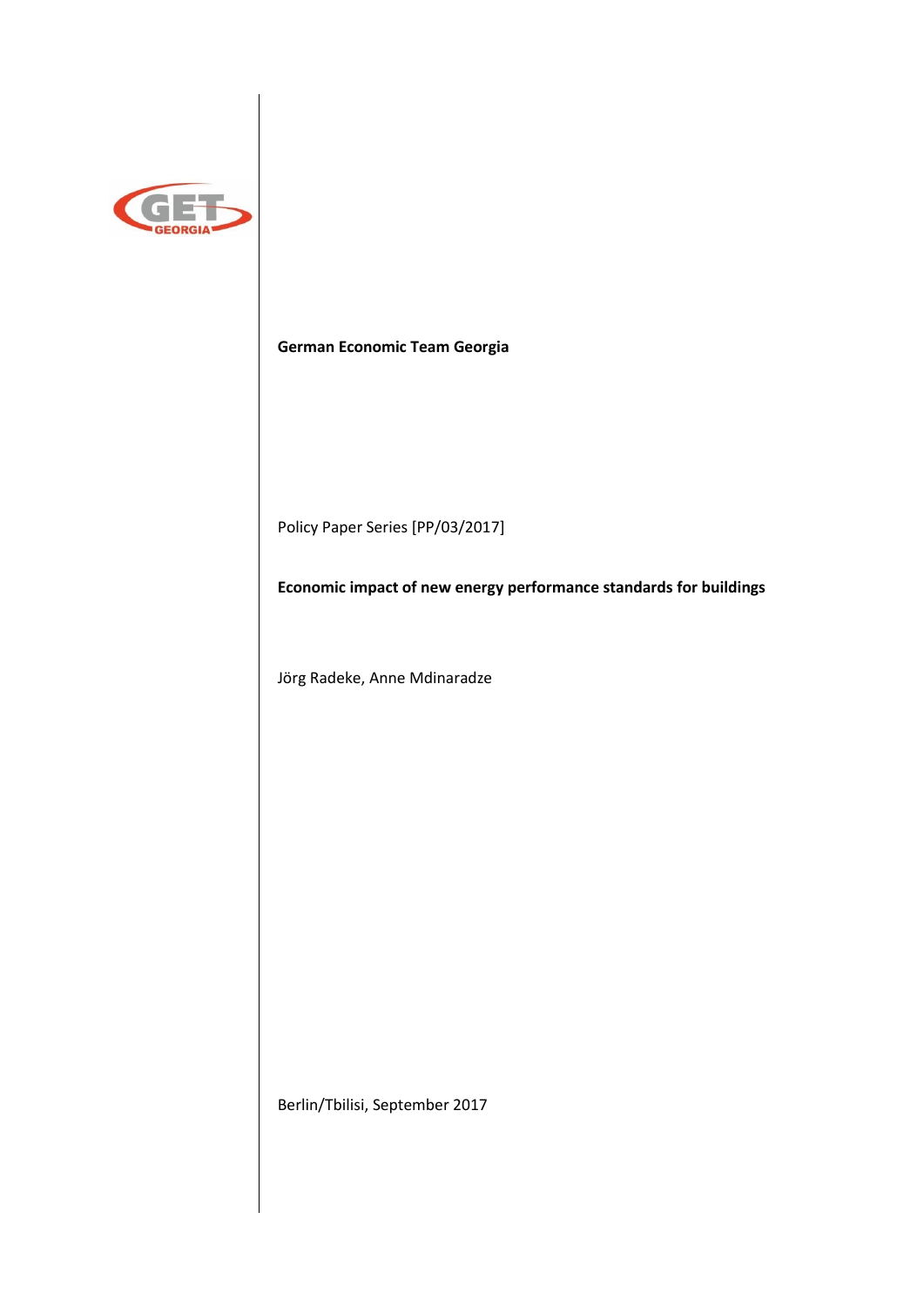#### **About the German Economic Team Georgia**

The German Economic Team Georgia (GET Georgia) advises the Georgian government and other Georgian state authorities such as the National Bank on a wide range of economic policy issues. Our analytical work is presented and discussed during regular meetings with high-level decision makers. GET Georgia is financed by the German Federal Ministry for Economic Affairs and Energy. Our publications are publicly available at our website (www.get-georgia.de).

**German Economic Team Georgia** c/o Berlin Economics Schillerstr. 59 D-10627 Berlin Tel: +49 30 / 20 61 34 64 0 Fax: +49 30 / 20 61 34 64 9 E-Mail: info@get-georgia.de www.get-georgia.de

© 2017 German Economic Team Georgia All rights reserved.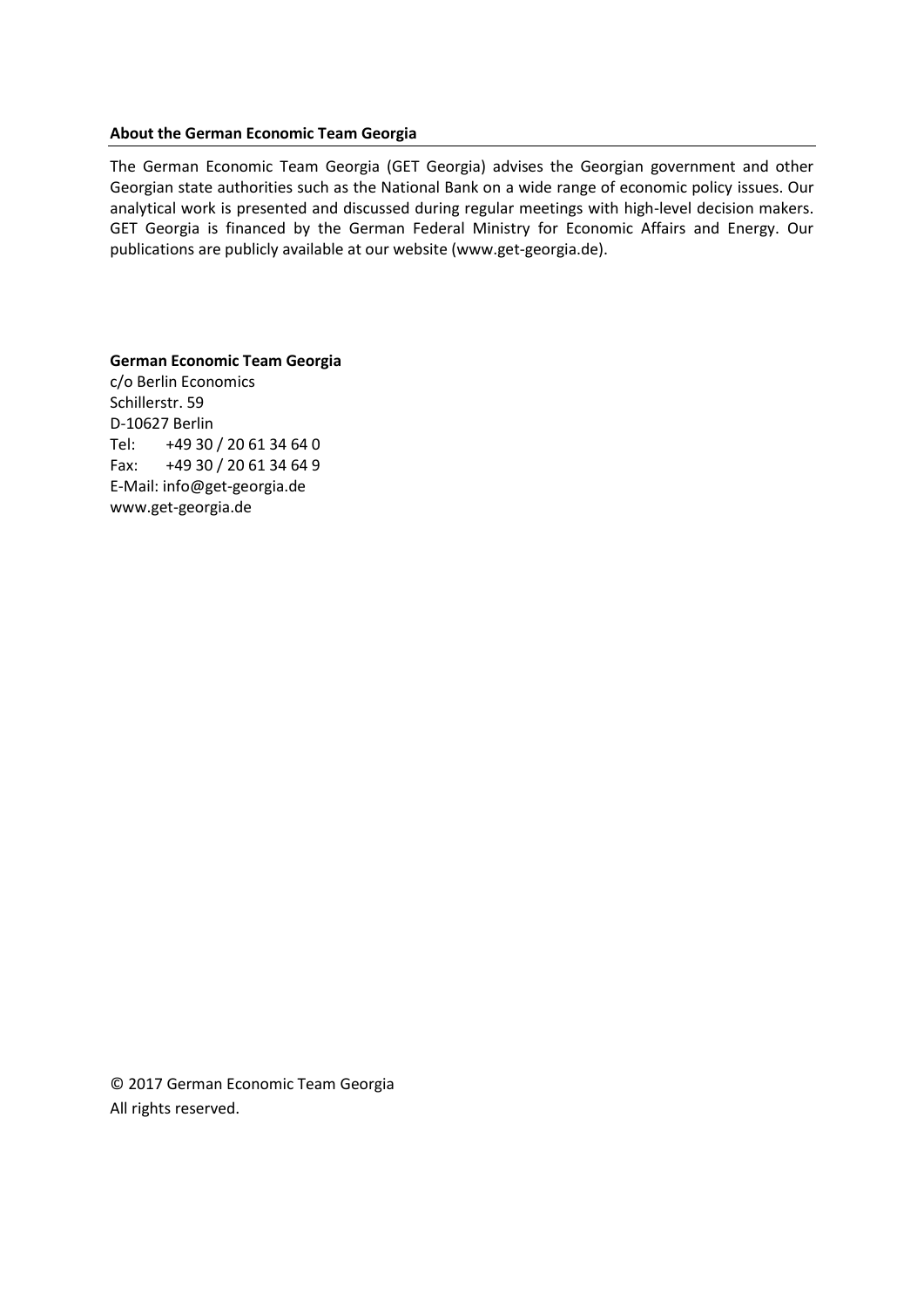#### **Economic impact of stricter energy performance standards for buildings**

#### **Executive Summary**

The Energy Performance of Buildings Directive 2010/31/EU (EPBD) and the Energy Efficiency Directive 2012/27/EU (EED) will require a significant adjustment of Georgia's energy efficiency policies with a profound effect on the building sector. Among the numerous measures which both directives contain, the requirement to set new legal minimum energy efficiency standards for newly constructed buildings and also buildings undergoing major refurbishment is the single measure with the largest economic impact.

The current standard for thermal transmittance ("heat losses") for the building envelope of around 1.7 W/m<sup>2</sup>K is less strict compared to other European countries with similar climatic conditions. While the EPBD does not prescribe a certain level for standards, the current level is unlikely to meet the criteria of being at a "cost-effective" level. This suggests that the implementation of the EPBD will see stricter minimum energy efficiency standards introduced.

We estimated the economic impact for three hypothetical minimum efficiency levels in order to assess the impact of stricter standards in case of new construction as well as for buildings undergoing major refurbishments. The results suggest that a lowering of the legal standard to about 1 W/m<sup>2</sup>K would only cause a moderate construction cost increase of between 2% (for multi-family homes) and 4% (single-family homes). However, with 8% return on investment due to the energy cost savings, the economic case of stricter standards is acceptable but not yet that convincing. The economic case is much better for stricter standards in case of major renovations with the return on investments due to energy cost savings reaching 14%.

The results suggest that stricter minimum energy efficiency standards for building are economically viable. To reduce the adjustment costs and increase the economic benefits, a phased introduction of the new minimum standards could be beneficial. Such a phased approach would see an early introduction of the new minimum requirements for large buildings (such as multi-family homes) and public buildings. Here the economic case is already good and many developers already voluntarily build according to higher standards. Such a phased approach has the benefit of providing valuable experience to both the construction sector and the public administration prior to the full roll-out. Additionally it may lead to a decline of the cost of materials and labour ensuring that the new minimum standards can be successfully extended to smaller buildings in 2019.

#### **Authors**

| Jörg Radeke     | radeke@berlin-economics.com     | +49 30 / 20 61 34 64 0 |
|-----------------|---------------------------------|------------------------|
| Anne Mdinaradze | Mdinaradze@berlin-economics.com | +49 30 / 20 61 34 64 0 |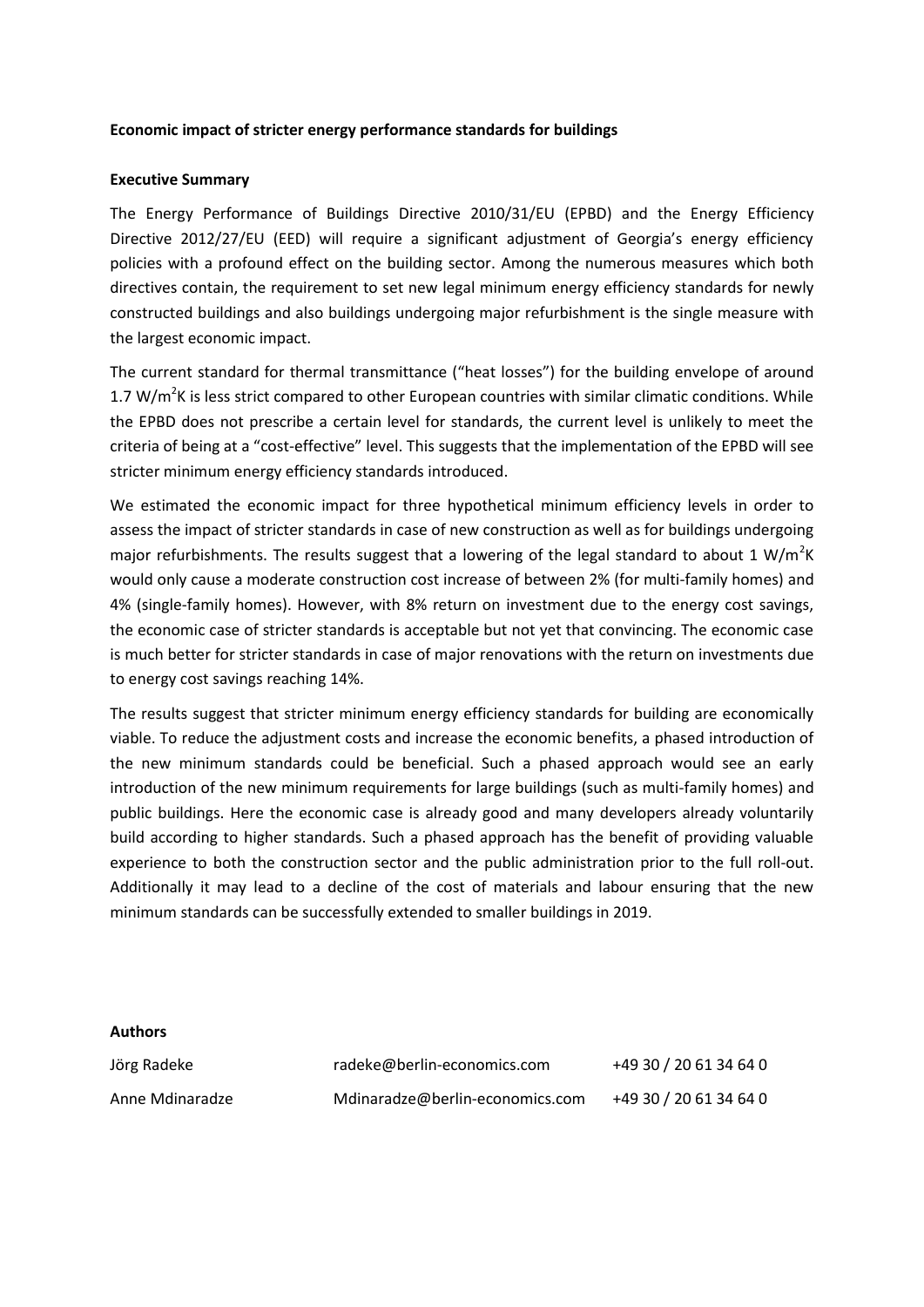# **Contents**

| 1.  |                                                                                 |  |
|-----|---------------------------------------------------------------------------------|--|
| 1.1 |                                                                                 |  |
| 1.2 |                                                                                 |  |
| 1.3 |                                                                                 |  |
| 1.4 |                                                                                 |  |
| 2.  |                                                                                 |  |
| 3.  |                                                                                 |  |
| 3.1 |                                                                                 |  |
| 3.2 |                                                                                 |  |
| 3.3 |                                                                                 |  |
| 4.  | Economic viability of stricter energy performance requirements for buildings 12 |  |
| 4.1 |                                                                                 |  |
| 4.2 |                                                                                 |  |
| 4.3 |                                                                                 |  |
| 5.  |                                                                                 |  |
| 5.1 | Two staged approach for the introduction of minimum requirements for energy     |  |
|     |                                                                                 |  |
|     |                                                                                 |  |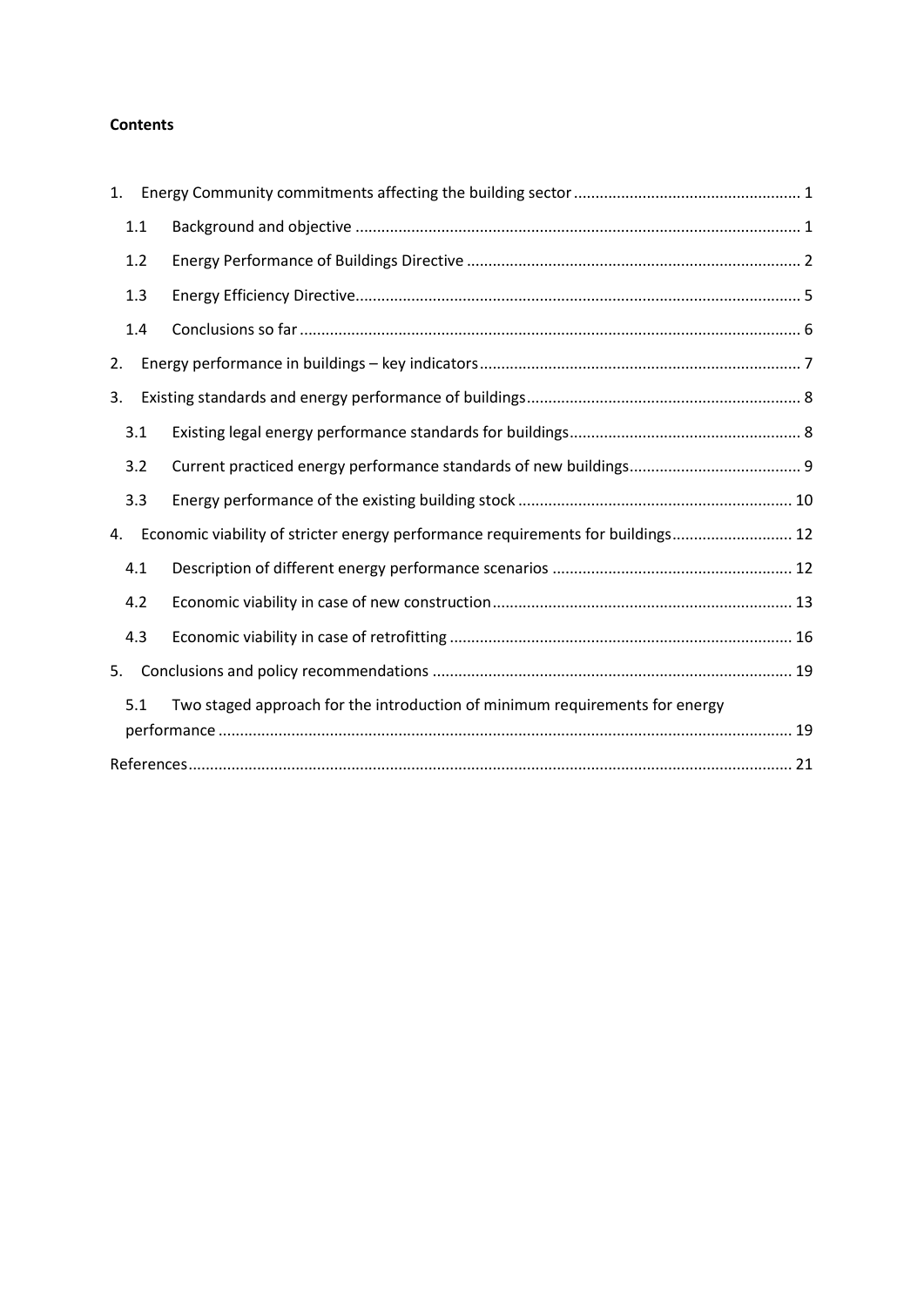## <span id="page-4-0"></span>**1. Energy Community commitments affecting the building sector**

## <span id="page-4-1"></span>1.1 Background and objective

The Association Agreement stipulates that Georgia becomes a member of the Energy Community (EC) and subsequently implements a number of EU directives that relate to the Community's competences.

Among a wide range of energy policy areas, the directives oblige Georgia to approximate its legislation in the field of energy efficiency to EU standards. In this context, the Energy Performance of Buildings Directive 2010/31/EU (EPBD) and the Energy Efficiency Directive 2012/27/EU (EED) are the two main documents to be implemented. The implementation schedule for Georgia will be the same as for the other EC members, with a corresponding time lag taking into account the number of years that Georgia signed later plus an additional lag of 12 months.

Georgia signed the Energy Community Treaty in October 2016. The accession protocol was ratified by Parliament in April 2017. The Protocol of Accession foresees the implementation of the EED by 31 December 2018. The EPBD has to be implemented by 30 June 2019.

Implementing the two directives into national law is a major undertaking with a potentially large impact on the building sector and the wider economy. In order to allow for an informed policy decision this paper aims to:

- Identify those requirements of the EPB Directive (2010/31/EU) and the EE Directive (2012/27/EU) which are likely to have the largest impact on the building sector (chapter 1)
- Assess the economic impact of the EPB Directive (2010/31/EU) and the EE Directive (2012/27/EU) on the building sector, especially the following questions (chapter 2):
	- o What will be the impact on construction costs?
	- o What are the resulting energy cost savings?
	- o Will implementation of the new directives be economically viable?
- Identify implications for policy makers connected to energy efficiency policies (chapter 3).

The following sections provide an overview of Georgia's commitments as stipulated by the two directives and provide a first short assessment of the expected impact.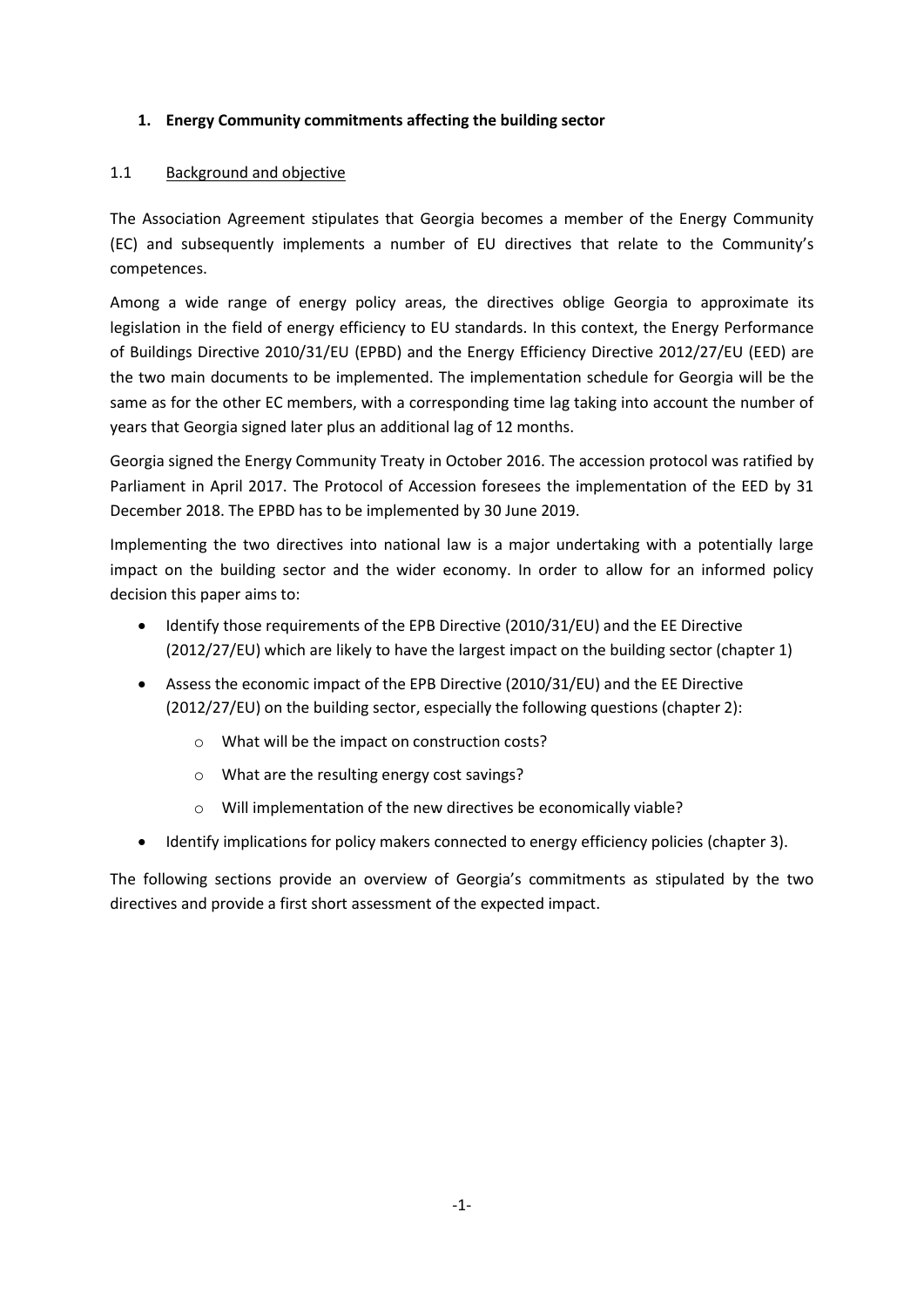## <span id="page-5-0"></span>1.2 Energy Performance of Buildings Directive

[Table 1](#page-5-1) list the main provisions of the Energy Performance of Buildings Directive (2012/31/EU) and a short assessment of the likely impact.

<span id="page-5-1"></span>

|  | Table 1: Overview main provision of EPBD |  |  |  |  |
|--|------------------------------------------|--|--|--|--|
|--|------------------------------------------|--|--|--|--|

| <b>Energy Performance of Buildings Directive (2010/31)</b>                                                                                                                                                                                                                                        |                                                                                                                                                                                                                                                                                                                                 |
|---------------------------------------------------------------------------------------------------------------------------------------------------------------------------------------------------------------------------------------------------------------------------------------------------|---------------------------------------------------------------------------------------------------------------------------------------------------------------------------------------------------------------------------------------------------------------------------------------------------------------------------------|
| <b>Provision</b>                                                                                                                                                                                                                                                                                  | <b>Effect / Assessment</b>                                                                                                                                                                                                                                                                                                      |
| Develop a methodology for calculating the<br>energy performance of buildings                                                                                                                                                                                                                      | One-off task in order to create a regulatory<br>environment, methodology to be set up with<br>international technical assistance                                                                                                                                                                                                |
| Setting minimum energy performance<br>requirements for the building envelope at cost-<br>optimal levels<br>Option to differentiate by building type and<br>between new and existing buildings<br><b>Revision at least every 5 years</b>                                                           | Necessary precondition for the creation of a<br>regulatory environment, profound expert<br>knowledge needed in the beginning, as<br>requirements have to be created from scratch.<br>While international technical assistance might<br>be helpful for the first time, future revisions may<br>be done by local energy auditors. |
| Calculation of cost-optimal levels of minimum<br>energy performance requirements<br>Differentiation by building type and<br>٠<br>between new and existing buildings<br>Take into account climate, accessibility of<br>٠<br>energy infrastructure and other factors<br>To be updated every 5 years | Necessary precondition for the creation of a<br>regulatory environment, profound expert<br>knowledge needed in the beginning, as<br>requirements have to be created from scratch.<br>While international technical assistance might<br>be helpful for the first time, future revisions may<br>be done by local energy auditors. |
| Apply new energy requirements to new<br>buildings<br>Obligation to check feasibility of high-<br>efficiency alternative systems before every<br>new construction                                                                                                                                  | Provision with large economic impact<br>Increased building costs for new<br>construction<br>Energy cost savings due to improved thermal<br>features                                                                                                                                                                             |
| Upgrade energy performance of existing<br>buildings<br>In case of major renovation (>25% of<br>surface renovated or renovation costs >25%<br>of building's value) such that they will meet                                                                                                        | Provision with large economic impact<br>Substantial additional costs for retrofitting<br>to meet legal requirements<br>Energy cost savings due to improved thermal<br>features                                                                                                                                                  |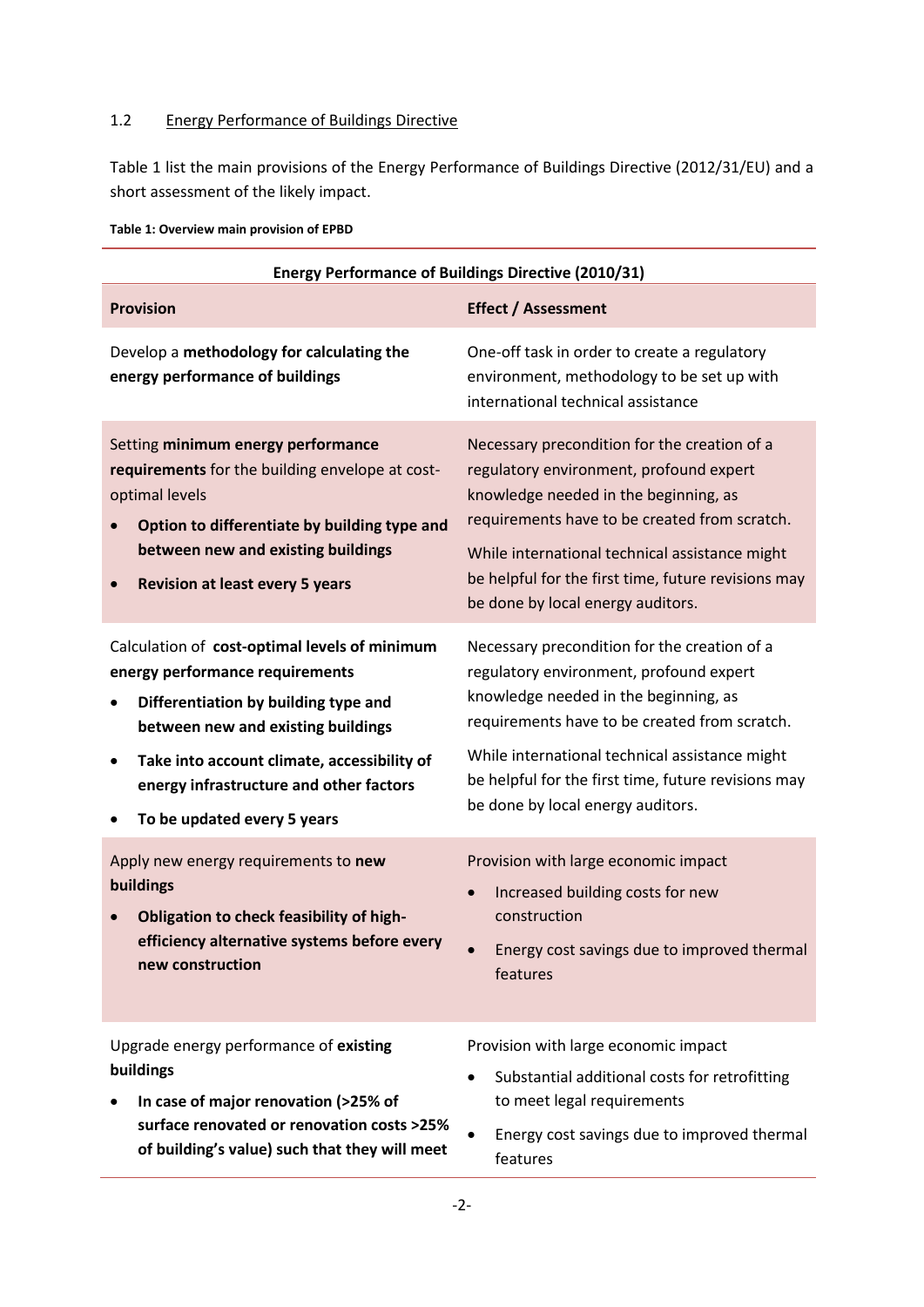**minimum energy performance requirements Technical building systems heating ventilation hot water air conditioning set requirements for such systems if replaced or newly installed in existing buildings option to apply these requirements also to new buildings support introduction of intelligent metering systems for new buildings or in case of major renovation option to install active control systems such as automation, control and monitoring systems** Provision with large economic impact Substantial additional costs for equipment upgrade to meet legal requirements Energy cost savings due to improved efficiency of building systems and in turn reduced energy consumption **Nearly Zero-Energy Buildings (nZEB): Buildings that consume zero or very little energy, coming 'to a very large extent' from renewable sources Develop a national plan for increasing the number of nZEB (new and existing buildings, targets differentiated according to building category)** Large increase in building costs, partly offset by energy savings However, likely to apply only for a limited share of new construction in the foreseeable future Introduction of **energy performance certificates** leading role of public and frequently visited buildings Costs for capacity building, may initially be supported by international technical assistance; in future, energy auditing will develop as a selffinancing market Introduction of **regular maintenance and inspection** of heating and air- conditioning systems Costs for capacity building, may initially be supported by international technical assistance; in future, energy auditing will develop as a selffinancing market Introduction of **independent control systems** for energy performance certificates and inspection reports 2 Options: Governmental institution: Financing of few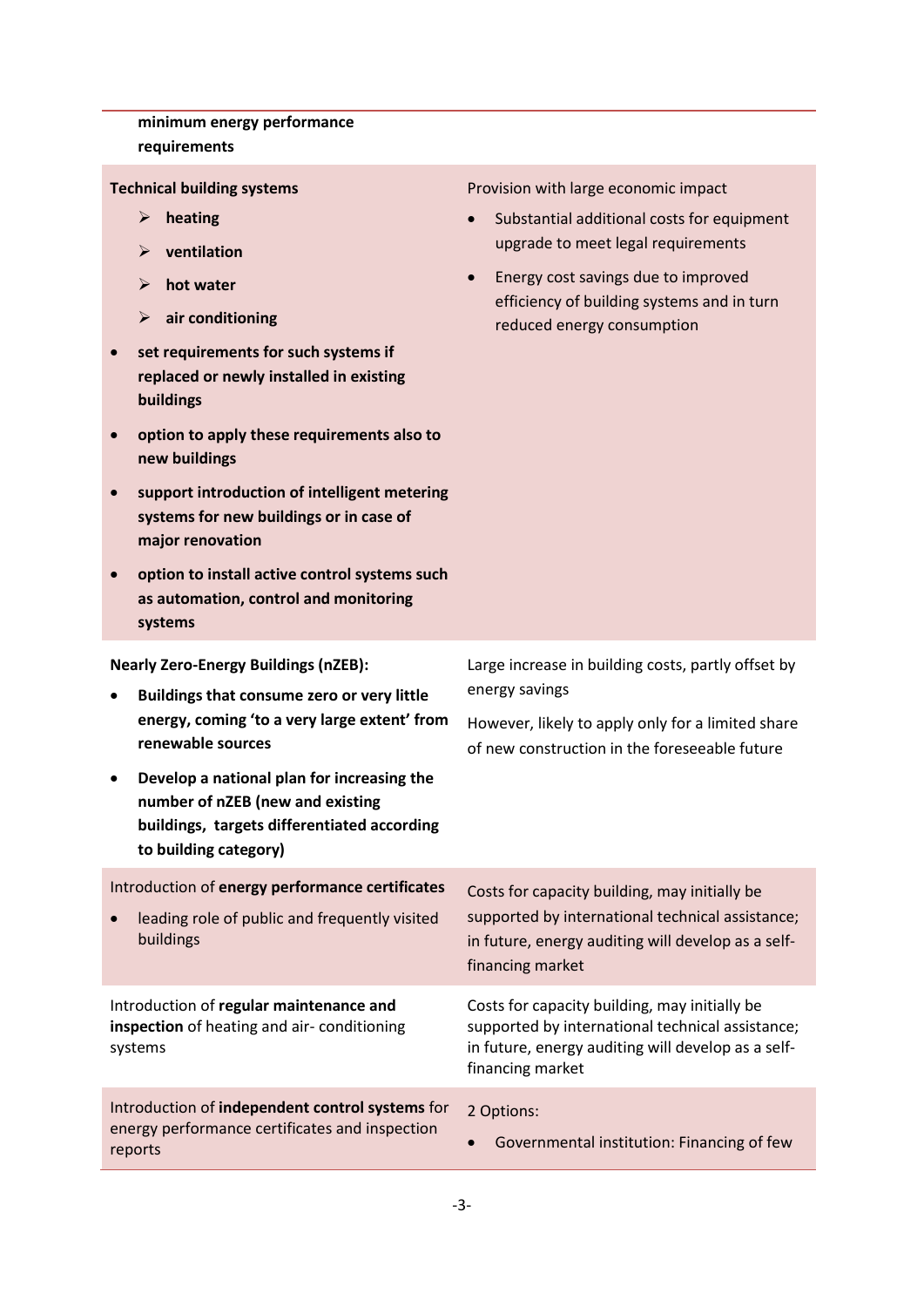staff members needed

 Private independent expert organisation: financing provided by auditing market

Make a **list of financial instruments / measures** that help to increase EP of buildings (especially existing ones)

- Setting up a national mechanism (fund) to coordinate financing
- Develop programmes to incentivise private sector financing

**Capacity building** (education of engineers, buildings experts)

The provisions of the EPBD can be divided into three fields:

The first package of them aims at creating a regulatory framework for energy efficiency in the buildings sector. Developing a methodology to calculate the energy performance of buildings and setting energy performance requirements at a cost optimal level are tasks on the legislative level. The main burden of this provision lies on the public sector. Georgia may draw on international technical assistance to accomplish these tasks.

The second package of provisions relates mainly to implementation of the new regulations. As this task requires large up-front investment by the public and private sectors, it is of great importance to get an understanding of the savings that can be achieved and whether the additional investment costs will pay off. Importantly, the directive does not stipulate a specific energy performance level but leaves it to the member state to define the cost effective level. The setting for a cost-effective level of the relevant energy performance standards is to follow a clear methodology.

Energy performance of buildings typically includes the thermal features of the building envelope as well as the efficiency of the technical building systems. In chapter 2 we carry out an assessment of cost-efficiency of improvements of the building envelope as these tend to be the measures which account for the highest share of additional construction or retrofitting costs.

The third package of provisions aims at developing market institutions serving monitoring purposes in the implementation process. In order to develop a certification, inspection and controlling system, mainly capacity building will be needed. Also, the coordination of financing will be an important issue.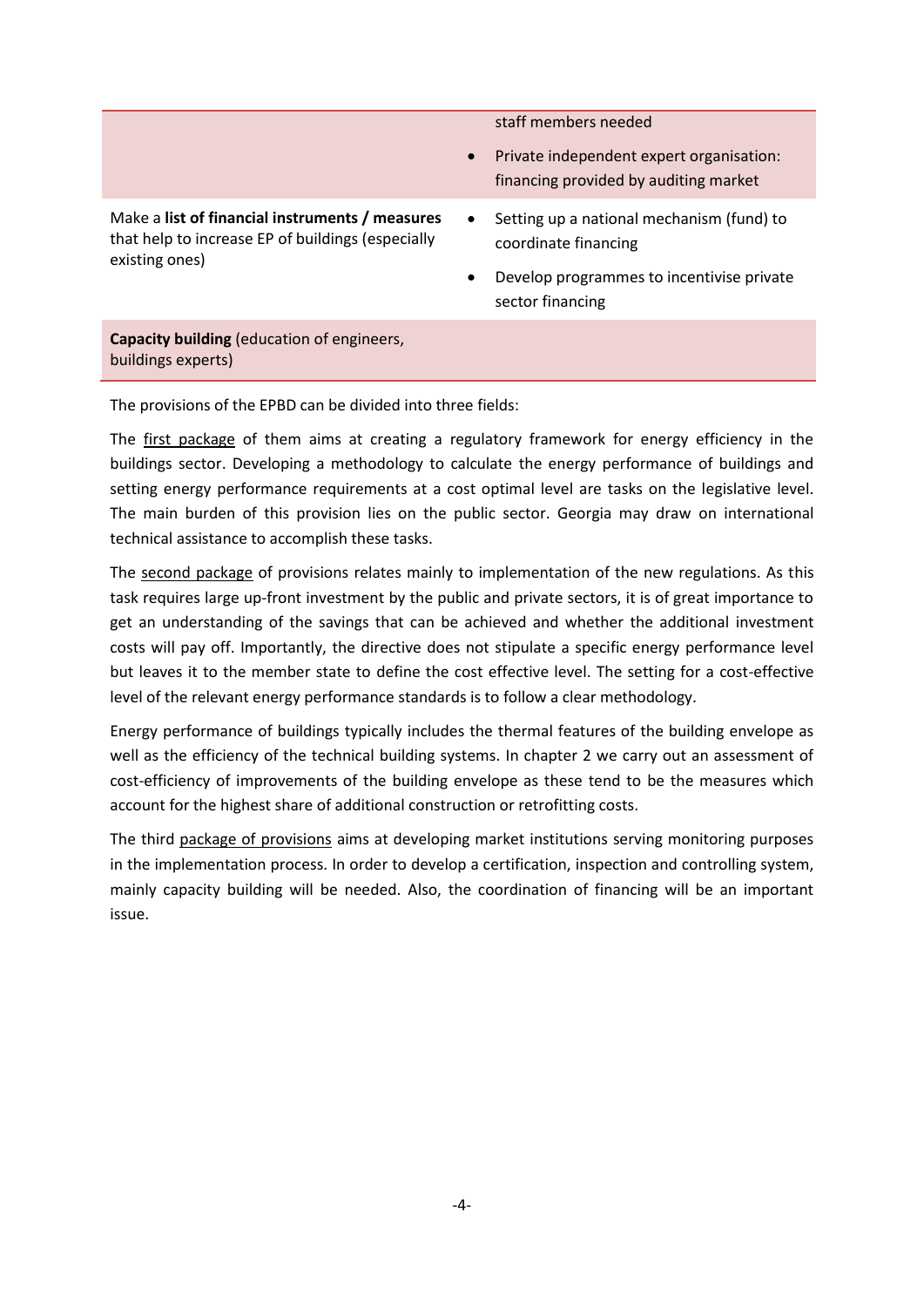# <span id="page-8-0"></span>1.3 Energy Efficiency Directive

|  |  | Energy Efficiency Directive (2012/27/EU) |
|--|--|------------------------------------------|
|--|--|------------------------------------------|

| <b>Provision</b>                                                                                                                                                                                                                                                                                                                                                                                                                                                                                                                                                                                            | <b>Effect / Assessment</b>                                                                                                                                                                                                                                                                                                                                                       |
|-------------------------------------------------------------------------------------------------------------------------------------------------------------------------------------------------------------------------------------------------------------------------------------------------------------------------------------------------------------------------------------------------------------------------------------------------------------------------------------------------------------------------------------------------------------------------------------------------------------|----------------------------------------------------------------------------------------------------------------------------------------------------------------------------------------------------------------------------------------------------------------------------------------------------------------------------------------------------------------------------------|
| National strategy for renovation of buildings<br>stock<br>Setting up building inventory<br>Develop cost-effective renovation concepts<br>٠<br>Strategy for incentivising investment<br>Estimation of expected energy savings<br>٠                                                                                                                                                                                                                                                                                                                                                                           | This task has been already partly accomplished<br>by developing a NEEAP, priorisation might be<br>necessary. International technical assistance is<br>provided.                                                                                                                                                                                                                  |
| Renovating 1% of the public building stock each<br>year starting from 2018 considering the<br>exemplary role of public buildings<br>Relates to buildings used by Central<br>$\bullet$<br>Government that have minimum area of 500<br>$m2$ (reduced to 250 m <sup>2</sup> after 1 $\frac{1}{2}$ years)<br>Buildings have to meet at least new<br>$\bullet$<br>minimum standards after renovation<br>Option to renovate buildings owned by<br>$\bullet$<br>administrative authorities below central<br>government level<br>Preferential renovation of buildings with<br>$\bullet$<br>worst energy performance | Provision with large economic impact<br>Substantial investment cost to meet carry<br>$\bullet$<br>out retrofitting and meet renovation targets<br>Energy cost savings due to improved thermal<br>$\bullet$<br>features of public sector buildings<br>Need for debt and liquidity management to<br>$\bullet$<br>finance upfront cost until payback through<br>energy cost savings |
| Central government should purchase only highly<br>energy-efficient products, services and<br>buildings (above certain threshold value)                                                                                                                                                                                                                                                                                                                                                                                                                                                                      | Increased purchase prices, (partly) set off by<br>energy savings.                                                                                                                                                                                                                                                                                                                |
| Introduction of energy meters at competitive<br>prices for all end users<br>To be installed when exchanged or when<br>newly installed<br>Billing of energy only based on real<br>consumption (no lump sum)<br>"Informed and competent user" campaign<br>Policy instruments incentivising more                                                                                                                                                                                                                                                                                                               | Initial financing programmes might be necessary,<br>later in a self-financing market for energy meters<br>will develop.                                                                                                                                                                                                                                                          |
| efficient energy use<br>Information about efficient energy use                                                                                                                                                                                                                                                                                                                                                                                                                                                                                                                                              |                                                                                                                                                                                                                                                                                                                                                                                  |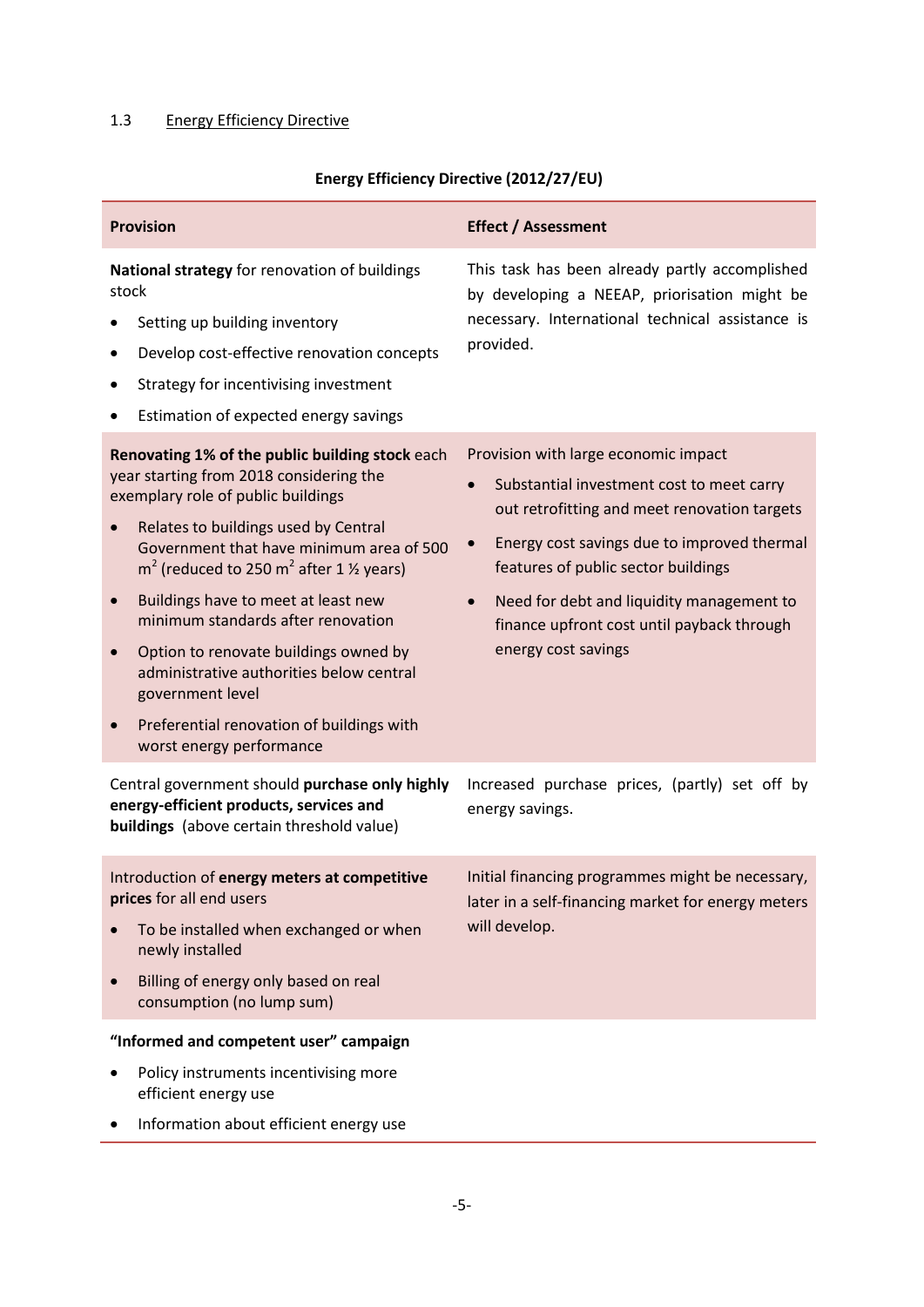The scope of the Energy Efficiency Directive covers other topics besides the building sector. However, in the table above we summarized only those provisions that directly relate to the topic of this paper. The provision to renovate at least 1% of the public building stock annually is the one with the largest impact for the building sector, as it prescribes the speed with which implementation is to proceed.

## <span id="page-9-0"></span>1.4 Conclusions so far

Among the many provision of the two directives, the main impact will arise from the obligation to set stricter legal minimum energy performance requirements for newly constructed buildings and buildings undergoing major renovations. In addition, there is the obligation to achieve a 1% renovation target for public sector buildings which –after the retrofitting - will also have to fulfil the stricter minimum energy efficiency requirements.

Thus, in the following impact assessment we will focus on the likely impact from stricter minimum energy performance requirements. We will conduct a cost-benefit analysis of various levels of minimum standards in order to provide a general idea, which level of energy efficiency will pay-off from an economic perspective and will therefore be beneficial for the public sector but also for the private sector.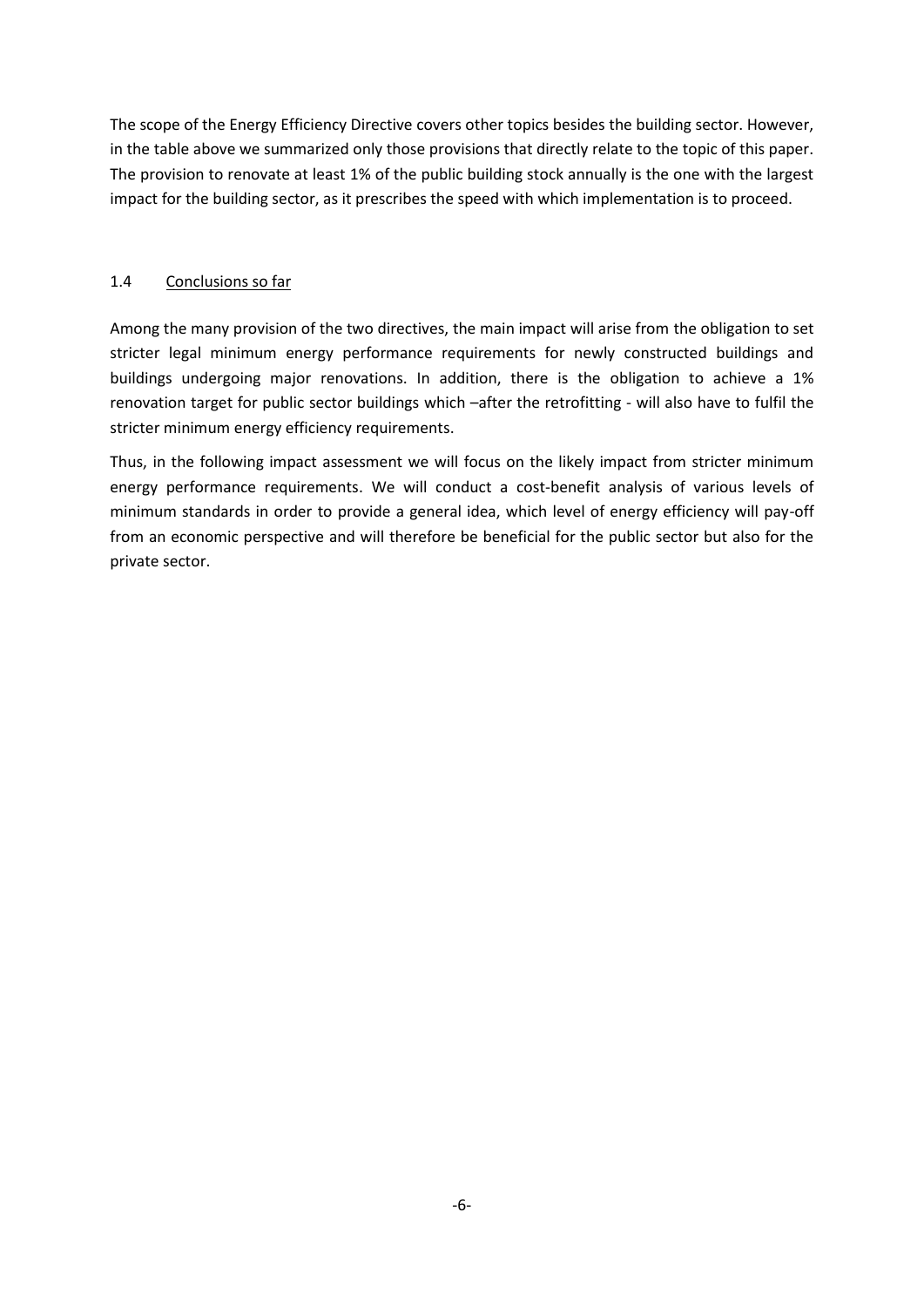### <span id="page-10-0"></span>**2. Energy performance in buildings – key indicators**

The energy performance of buildings is usually regulated through two types of standards: standards regulating the thermal performance of buildings and standards regulating the efficiency of technical systems in the building.

Thermal performance of buildings standards usually specify a maximum heat loss for different building materials used in the building envelope. Typically the heat loss is expressed using the thermal transmittance value or u-value. The better insulated a structure, the lower the heat transmittance value or u-value. Usually, regulations concerning the thermal performance of buildings specify different u-values for the various parts of the building envelope such as walls, windows, doors and the floor. Some countries also use the reciprocal thermal resistance or r-value to describe the thermal resistance of a building structure. Correspondingly, a high r-value means that little energy is lost through the building envelope.

Another group of standards usually describe the efficiency of technical buildings systems. They are express the ratio of heating output over primary energy input and reflect, how efficiently technical systems and their parts (e.g. boilers, tubes, ventilation,…) generate and distribute energy.



#### **Figure 1 Key indicators of energy performance in buildings**

This paper focusses on the impact of new standards regulating the thermal performance of buildings – that is, stricter requirements regarding heat losses through the building envelope. In contrast, we do not consider the impact of higher efficiency standards for technical buildings systems (e.g. boilers). This is based on the assumption that the technical systems currently fitted into new buildings in Georgia – especially in urban areas – already have a comparatively high level of energy efficiency (e.g. energy efficiency of gas boilers amount to approx. 85-90%). Therefore, the impact of higher standards for technical building systems can be expected to be rather small.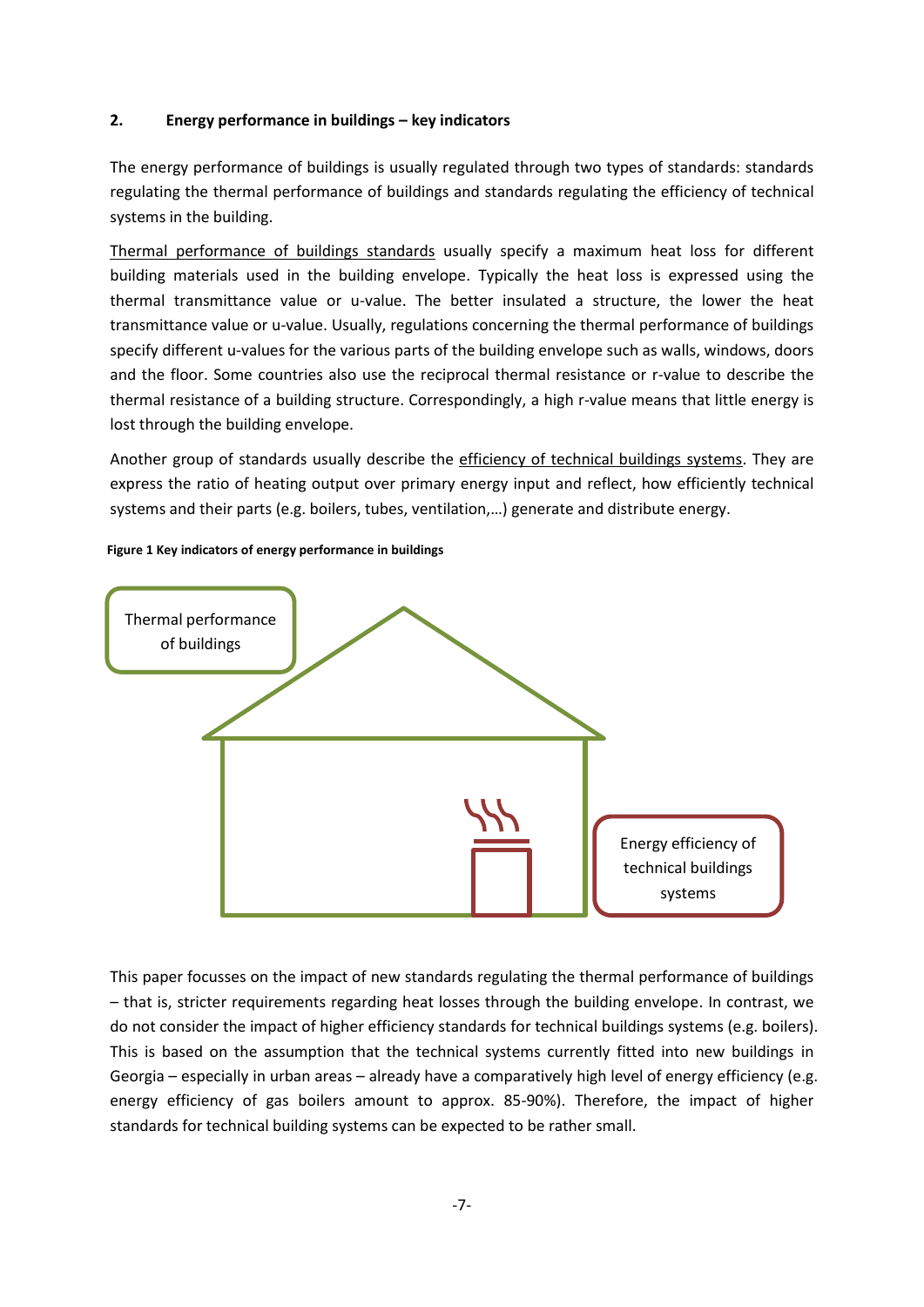## <span id="page-11-0"></span>**3. Existing standards and energy performance of buildings**

The impact from adjusting energy efficiency legislation to comply with the two EU directives depends on the current level of energy performance standards in buildings. Here it is necessary to distinguish between de-jure requirements and de-facto standards that are observed by the building sector. Depending on how challenging current standards are and how effective enforcement is, there may be a significant discrepancy between de-jure and de-facto standards.

# <span id="page-11-1"></span>3.1 Existing legal energy performance standards for buildings

A large share of the existing building regulations has its origin in Soviet times. Other regulations, which have been introduced later, have been directly copied from other countries. This leads to a situation in which several technical building standards regulating energy performance of buildings seem to exist in parallel.

Unlike some of the fire resistance and safety standards which are of obligatory nature, the existing legal standards for the energy performance of buildings seem to have a rather informative character. In the case of international financing some building companies apply technical standards of the donor organisation. The effectiveness of the existing legal standards is weakened due to the absence of a strict monitoring process and a lack of auditing companies.

Among the various standards, the old Soviet thermal resistance coefficient of R=0.575 m<sup>2</sup>K/W (equal to a thermal transmittance value of 1.7  $W/m^2K$ ) is still in place and seems to be the main legal requirement regarding energy efficiency of buildings. The value sets the maximum thermal transmittance for the entire building envelope.

How do Georgian standards compare with other countries? [Figure](#page-12-1) 1 below shows examples of the current legal minimum standards for main building elements in place in selected Southern European countries with similar climatic conditions as Georgia.

For the sake of comparison the current practiced standards (the average standards which seem to be observed by building companies, not the legal requirement) is also displayed in the chart. It suggests that the energy performance standards of new building in Georgia are lower than in other countries with similar climatic conditions. This indicates that there is room for applying stricter energy performance standards in Georgia.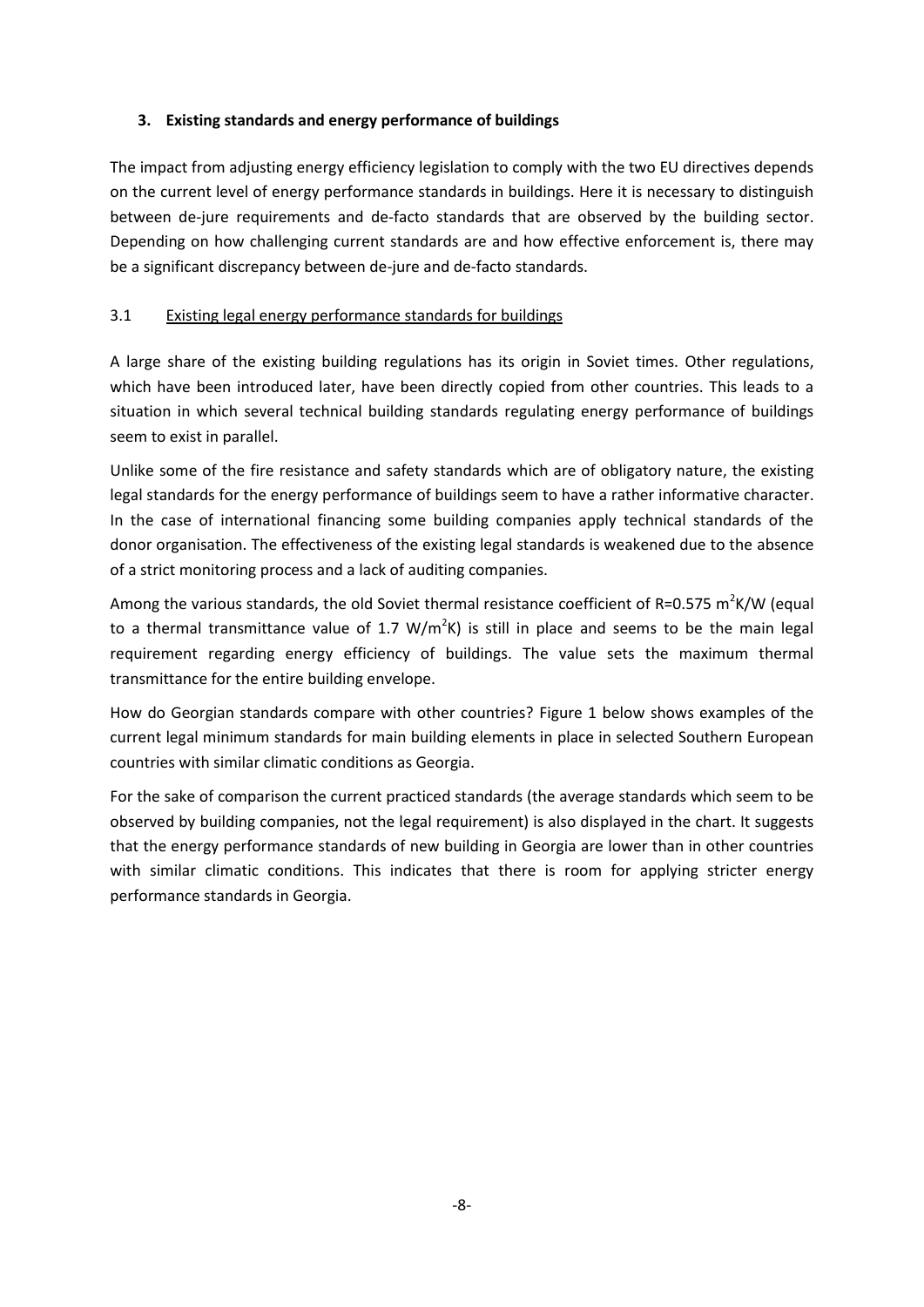

<span id="page-12-1"></span>**Figure 1: International comparison of legal minimum energy efficiency standards**

 $\overline{\phantom{a}}$ 

Currently, a draft version of the new building code is being discussed in parliament. The new code is supposed to come into force by 1 July 2019. One year after the new building code coming into force, technical regulations will be adopted by government decree.

#### <span id="page-12-0"></span>3.2 Current practiced energy performance standards of new buildings

With the current legal energy efficiency standards for the building envelope rather generous compared to other countries and also for several reasons not that binding, this raises the question which level of energy performance do new buildings achieve in reality.

[Table 2](#page-13-1) below shows an expert estimate of average thermal transmittance values for the main building envelope elements for a multi-storey apartment which are currently achieved by newly constructed buildings.

While these numbers represent only a rough estimate, it suggests that the typical thermal transmittance value for the building envelope of newly constructed multi-family buildings lies around 1.7 W/ $m^2$ K. If this is representative for all construction activity, practiced standards seem to be in line with the energy performance requirement stipulated in the old Soviet building code<sup>1</sup>.

*Source: Ecofys, M2 Energy Audit Report*

<sup>&</sup>lt;sup>1</sup> The current building code still forsees the same r-value of 0.575 m<sup>2</sup>K/W equalling an u-value of 1.7 W/m<sup>2</sup>Kas the Soviet Code did.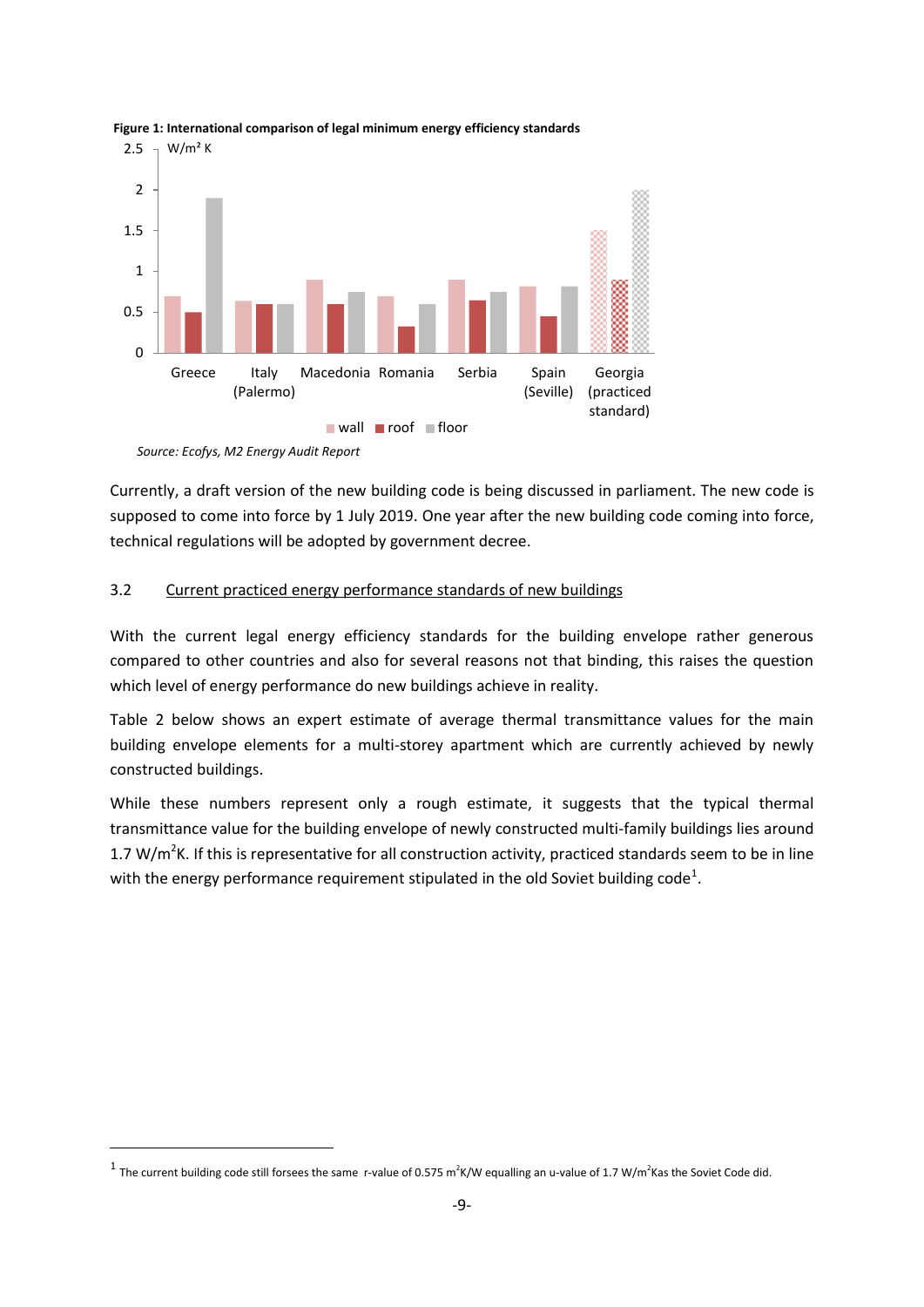| <b>Building envelope elements</b>                | Thermal transmittance (u-value, $W/m^2K$ ) |
|--------------------------------------------------|--------------------------------------------|
| <b>Floor</b>                                     | 2.0                                        |
| <b>External walls</b>                            | 1.5                                        |
| <b>Roof</b>                                      | 0.9                                        |
| <b>Windows</b>                                   | 3.3                                        |
| Thermal transmittance multi-family<br>home (MFH) | 1.7                                        |

<span id="page-13-1"></span>**Table 2: Thermal transmittance values of building envelope - current practice**

#### *Source: M2 Energy Audit Report*

At the same time a number of new developments currently projected and constructed achieve thermal transmittance values of around 1.0  $W/m^2K$  thus significantly below the current legal threshold. With some developers already voluntarily offering buildings with higher energy performance than the legal obligation, there is indication that stricter energy performance standards in buildings are economically viable.

There is no information available of the practiced energy efficiency standards for the building envelope of newly constructed single-family buildings. However, it is fair to assume that the values will be similar or slightly higher than those for multi-family homes.

## <span id="page-13-0"></span>3.3 Energy performance of the existing building stock

The EPB directive requires national governments to set minimum energy efficiency standards for existing buildings in case they undergo major renovations. Additionally, the Energy Efficiency Directive stipulates that a certain share of public sector buildings has to be renovated per year to meet higher energy efficiency standards.

In order to understand the impact of these provisions, it is necessary to know what the energy performance of the existing building stock is.

It can be expected that the energy performance of existing buildings varies significantly depending on the building type, construction period and location in the different climatic zones within Georgia. Buildings constructed after 2001 can be expected to achieve higher energy efficiency standards, however only 3% of the existing building stock fall into that construction period. The largest share of of the existing building stock (almost 50%) dates from Soviet Union period – including the typical Khrushchevka pre-fab buildings – which can be expected to feature a low thermal resistance.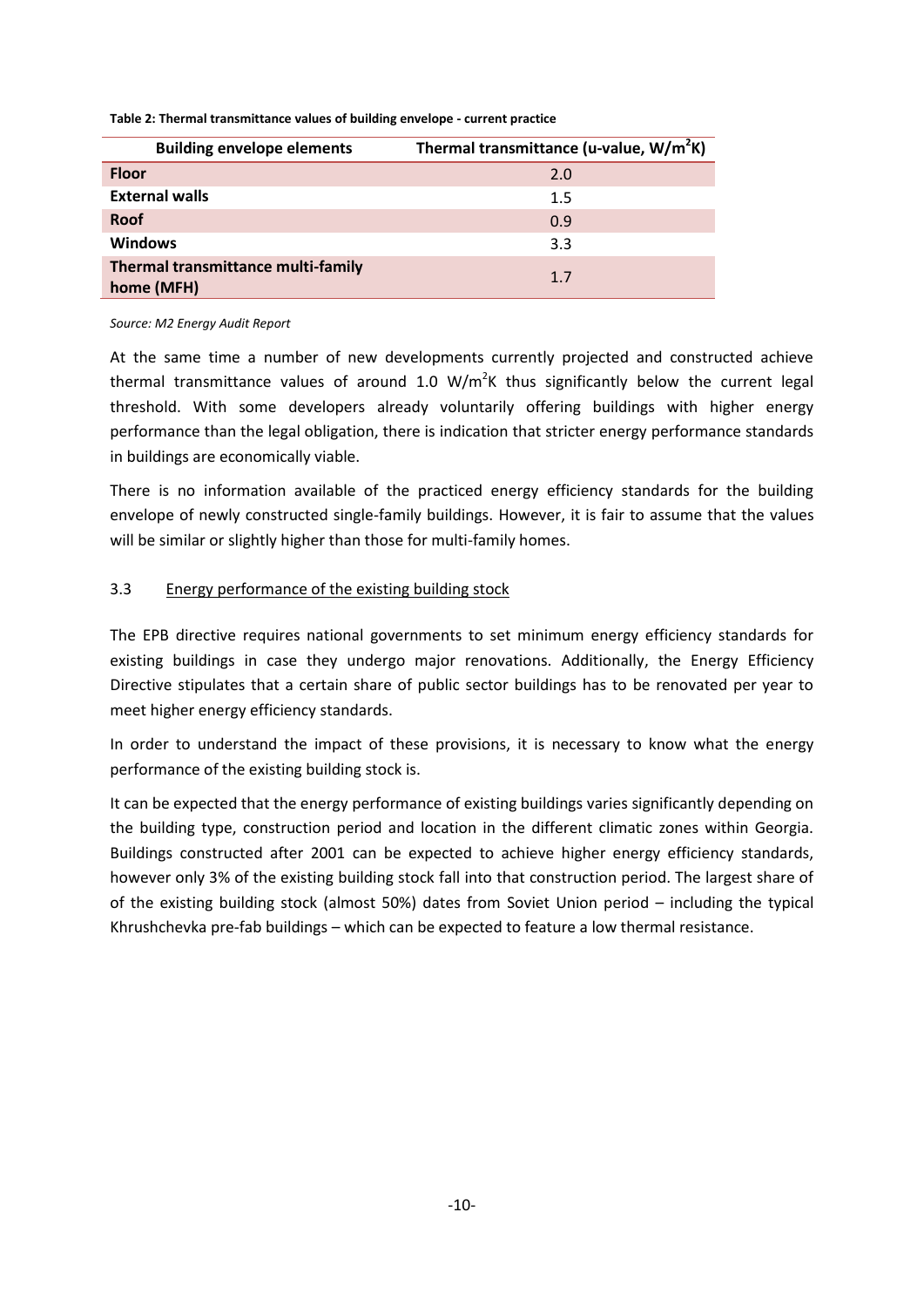**Figure 2: Building stock by construction period**



To our knowledge there is no representative public data about the energy performance of the building stock available. For purpose of analysis we make assumptions, based on data from energy audits, expert views and comparison with other countries with similar climatic conditions.

The assumptions regarding the thermal transmittance values of the existing building stock are displayed in [Table 3](#page-14-0) below. Total thermal transmittance for the entire building envelope is expected to lie around 3 W/m<sup>2</sup>K for apartment buildings and slightly higher for single family homes.

The rather high transmittance values (and in turn low thermal resistance) reflect that the building envelope of existing buildings typically does not contain any insulating materials. Windows in existing buildings will be predominantly single glazed without insulation.

| <b>Element of building envelope</b> | Thermal transmittance W/m <sup>2</sup> K |
|-------------------------------------|------------------------------------------|
| <b>Floor</b>                        | 3.4                                      |
| <b>External walls</b>               | 2.6                                      |
| <b>Roof</b>                         | 3.4                                      |
| Window                              | 5.5                                      |

<span id="page-14-0"></span>**Table 3: Estimated thermal transmittance of existing building stock**

*Source: Literature review and expert assessments*

The high thermal transmittance and with it rather poor insulation properties of the existing building stock has two implications in case of a major renovation: Additional retrofitting measures will be required in order to reduce thermal transmittance to levels compliant with stricter legal limits. On the other hand, the energy savings achievable even with simple retrofitting procedures are comparatively high.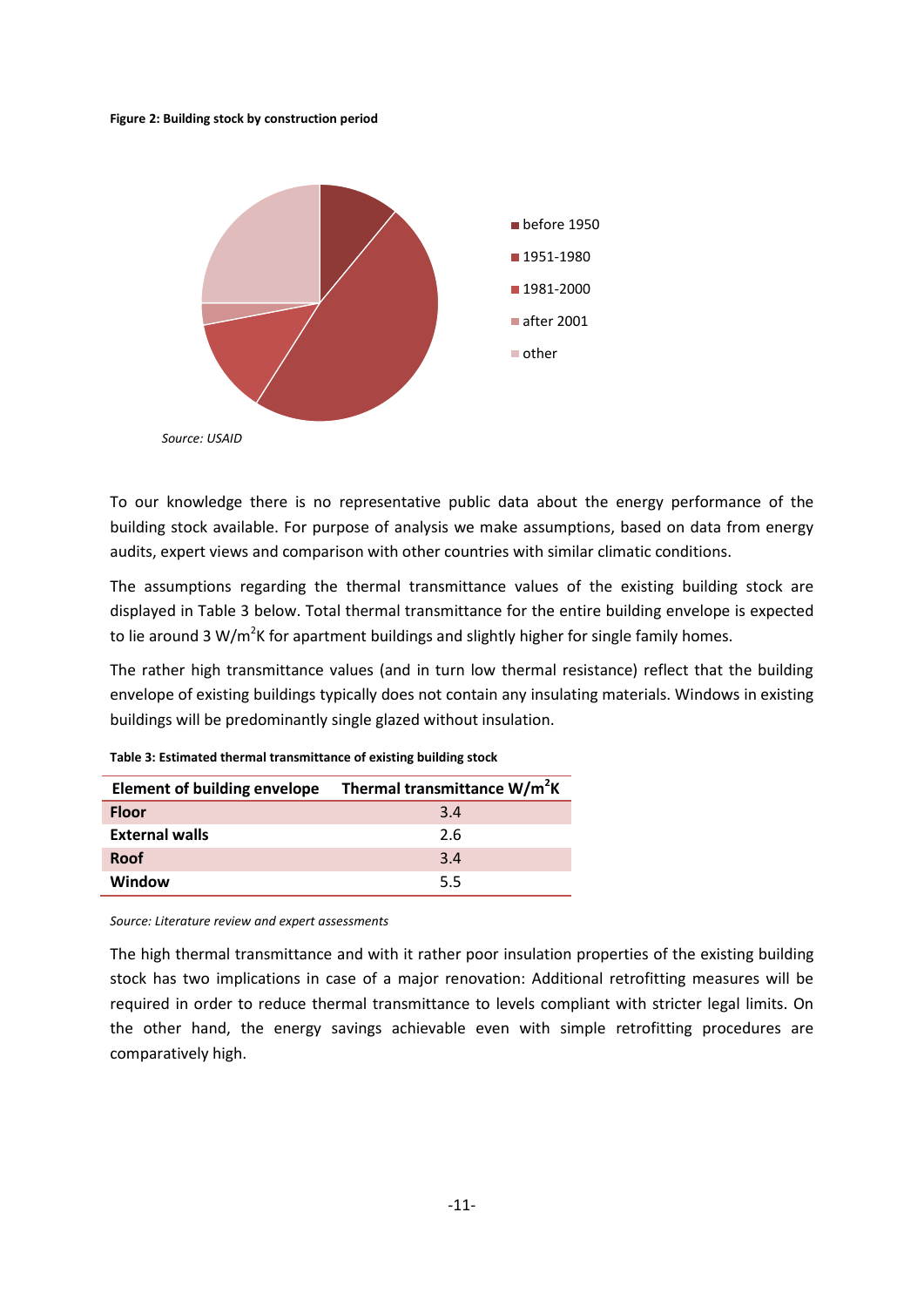## <span id="page-15-0"></span>**4. Economic viability of stricter energy performance requirements for buildings**

### <span id="page-15-1"></span>4.1 Description of different energy performance scenarios

To comply with the EPB directive, the government is obliged to set new standards regulating the energy performance of newly constructed buildings and also for buildings undergoing major renovation. In this section we present the financial impact of a tightening of energy performance standards through stricter requirements regarding the thermal performance of the building envelope. In short, the financial impact of the new standards depends on how the additional construction cost compare to the energy cost savings that result from reducing heat losses through the building envelope.

There are three factors that influence the economic viability of new energy efficiency standards:

Heating demand: usually expressed as Heating Degree Days (HDD) indicate the demand of heat that is necessary to heat a building to comfort level given a certain base temperature. Heating demand depends on the climatic zone in which the building is located: In colder zones, the amount of HDD's is higher and in milder zones it is lower. For the assessment we assume a location with 1600 HDD similar to Tbilisi region characterized by hot summers and relatively mild winters. In our analysis we do not account for the phenomenon of "underheating", that is, not all rooms of a building are heated to comfort level. Underheating is quite widespread in Georgia and affects especially rural regions but also many public buildings like kindergartens and schools. If buildings are underheated, the number of HDD's will be lower. With heating demand lower, the actual heating cost savings that can be achieved through higher thermal buildings standards are also lower. While in case of underheating the financial savings will be lower, there will be positive welfare effects as people may decide to spend the energy cost savings in order to fully heat the entire flat as opposed to only single rooms.

The second important factor influencing the profitability of investments in energy efficiency is the current level of energy performance. As we described in section 3, the starting point is especially low for existing buildings.

Thirdly, construction costs due to increased standard play an important role for the assessment. In our assessment we use construction cost assumption for Southern Europe made by Ecofys (2007) which we reduced by 20% in order to account for lower labour cost in Georgia.

The impact will be calculated for three different energy performance levels described below. While the three levels are purely for illustrative purposes, the thermal transmittance values used lie in a range that can be observed in several EU countries.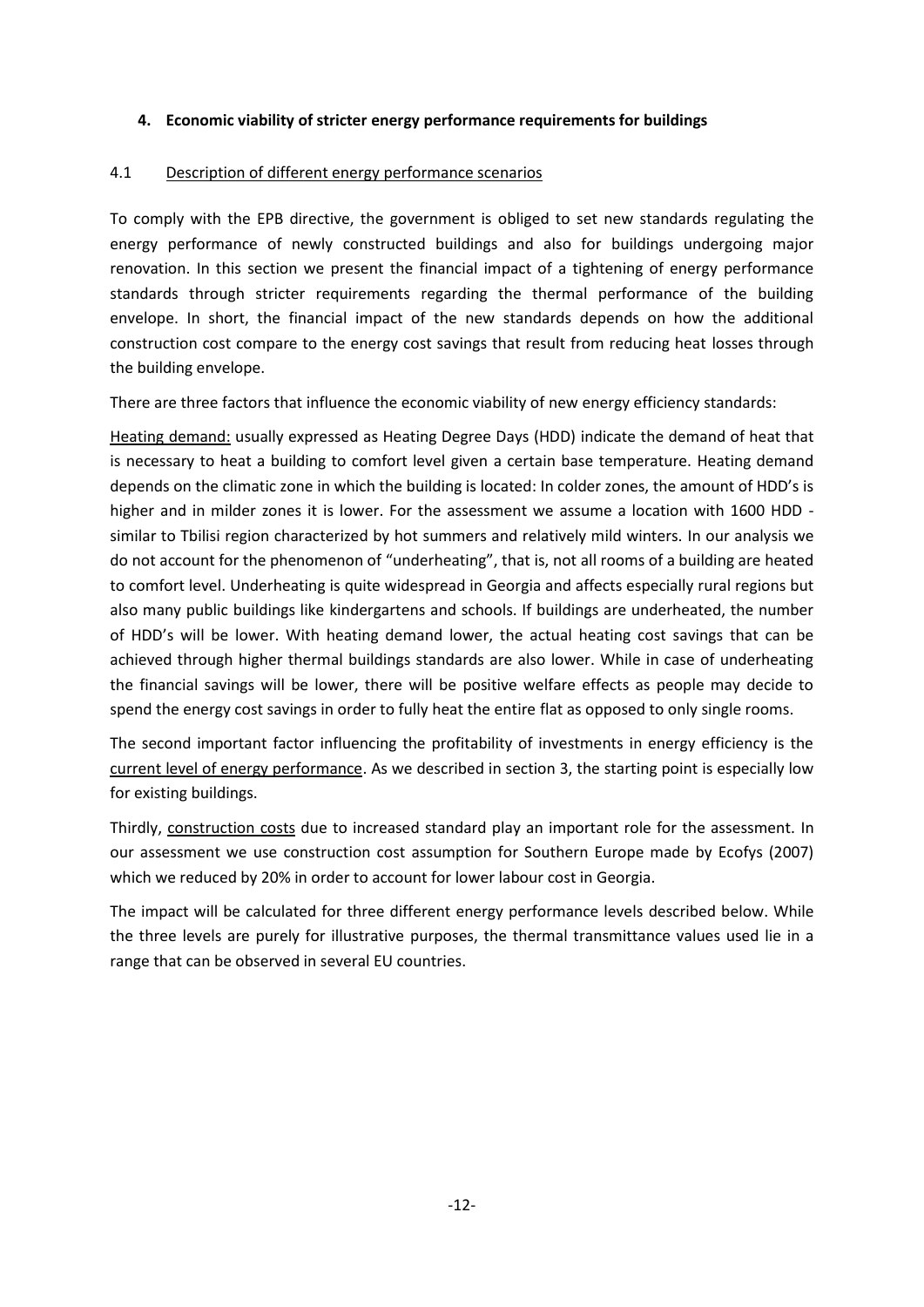| <b>Energy performance level</b> |                                                                          | Thermal transmittance W/m <sup>2</sup> K |      |        |        |             |
|---------------------------------|--------------------------------------------------------------------------|------------------------------------------|------|--------|--------|-------------|
|                                 |                                                                          | External<br>wall                         | Roof | Ground | Window | $Combined*$ |
| <b>Moderate</b>                 | ca. 5 cm insulation<br>layer, double glazing<br>windows                  | 0.7                                      | 0.7  | 0.7    | 3      | 1.0         |
| <b>Medium</b>                   | ca. 7 cm insulation<br>layer, double glazing<br>windows with gas filling | 0.5                                      | 0.5  | 0.5    | 1.3    | 0.6         |
| High                            | ca. 20 cm insulation<br>layer, triple glazing<br>windows                 | 0.3                                      | 0.3  | 0.2    | 0.7    | 0.3         |

#### <span id="page-16-1"></span>**Table 4: Description of three energy performance levels used for financial impact assessment**

*Source: Ecofys, own calculations; \* thermal loss for reference building*

Meeting the stricter standards requires installing technical measures such as additional thermal insulation or an exchange of windows. [Table 4](#page-16-1) shows our assumption of the technical measures installed to achieve the foreseen thermal transmittance value.

The **moderate scenario** shows thermal transmittance in case of adding or constructing with 5 cm insulation material and using double glazing windows.

In the **medium scenario** it is assumed that around 7 cm of standard insulation material are added to the envelope as well as advanced double glazing windows with a gas filling.

**High scenario** considers the effect of a 20 cm insulation layer and state of the art triple glazing windows.

In the following section we calculate the corresponding construction cost increase or retrofitting cost which such a set of measure would require. We also calculate the possible energy cost savings and overall profitability for each energy performance level.

Our assessment considers two types of buildings: single family homes and multi family homes. We calculate the financial effect in case of new construction as well as retrofitting for those two types.

#### <span id="page-16-0"></span>4.2 Economic viability in case of new construction

To recall, the main impact of the EPB directive lies in the requirement to set (and continuously review) minimum energy performance standards for newly constructed buildings. [Table 5](#page-17-0) below shows the impact on energy and construction costs of a newly built single family home for three different hypothetical energy performance levels.

#### *Newly constructed single-family home*

Under the "moderate level" scenario we assume that a newly constructed building has to achieve a combined thermal transmittance value of 1.0 W/m<sup>2</sup>K for the entire building envelope – a significant reduction from the value of around 2.0 W/m<sup>2</sup>K which we assume to be the current standard for newly constructed buildings ("business as usual").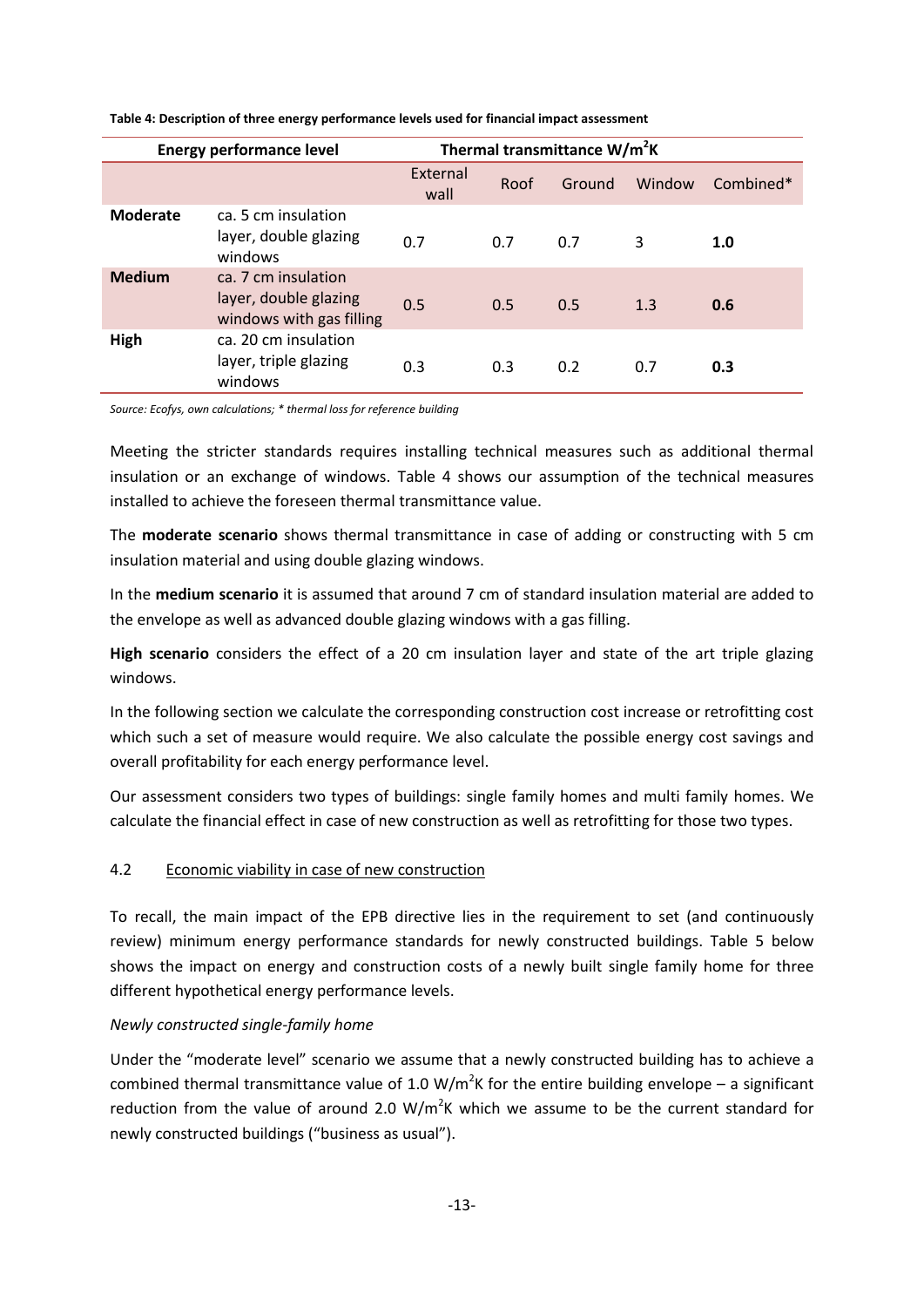This is likely to reduce heating energy consumption by 54 kwh/m<sup>2</sup> per year compared to the "business as usual" case leading to energy cost savings of about GEL 5 per  $m<sup>2</sup>$  and year or around GEL 540 per year for a typical house with a size of 120 $m^2$ .

At the same time, the stricter standard would lead to additional construction cost of around GEL 60 per m<sup>2</sup>. This represents a **construction cost increase of about 4%<sup>2</sup> or** about GEL 7,200 of additional costs for a 120  $m^2$  home.

The energy cost savings represent an **8% annual return** on the additional investment cost – equal to a payback time of 13 years. This rate of return is rather low when compared with other investment options. Indeed, the net present value of the investment is negative considering the assumed discount rate of 10%. The economic case is even worse for the two other stricter energy performance scenarios.

| Single family home - new built |                                                  |                    |                           |                                    |                             |               |                            |
|--------------------------------|--------------------------------------------------|--------------------|---------------------------|------------------------------------|-----------------------------|---------------|----------------------------|
| <b>Energy</b><br>performance   | Thermal<br>transmittance<br>building<br>envelope | Energy<br>savings  | Energy<br>cost<br>savings | Additional<br>construction<br>cost | Simple<br>payback<br>period | annual<br>Rol | Net present<br>value       |
| level                          | $W/m^2K$                                         | kWh/<br>$m^2$ year | GEL/<br>$m^2$ year        | GEL/m <sup>2</sup>                 | years                       |               | 2017<br>GEL/m <sup>2</sup> |
| <b>Business as usual</b>       | 2.0                                              | $\mathbf 0$        |                           |                                    |                             |               |                            |
| moderate                       | 1.0                                              | 54                 | 5                         | 60                                 | 13.2                        | 8%            | $-21$                      |
| medium (EPD<br>scenario)       | 0.6                                              | 68                 | 6                         | 85                                 | 14.9                        | 7%            | $-36$                      |
| high                           | 0.3                                              | 82                 | 7                         | 170                                | 24.9                        | 4%            | $-111$                     |

#### <span id="page-17-0"></span>**Table 5: Financial impact new construction of single family home (SFH)**

*Source: own calculation*

 $\overline{\phantom{a}}$ 

#### *Newly constructed multi-family home*

The economic case of stricter energy performance requirements is slightly better for multi-family homes (see [Table 6](#page-18-0) below). Under the "moderate energy performance level" scenario, the resulting energy cost savings represent a **9% return on investment** when compared to the construction cost increase triggered by the stricter energy performance requirements. The net present value over the life time is only slightly negative.

Under the moderate scenario we expect the stricter standards to lead to additional construction cost of around GEL 32 per square meter – **an increase of 2% of total construction cost**. This is equal to additional cost of GEL 1,900 for a 60  $m^2$  apartment.

 $2$  Assuming typical construction costs of GEL 1,500 per square meter.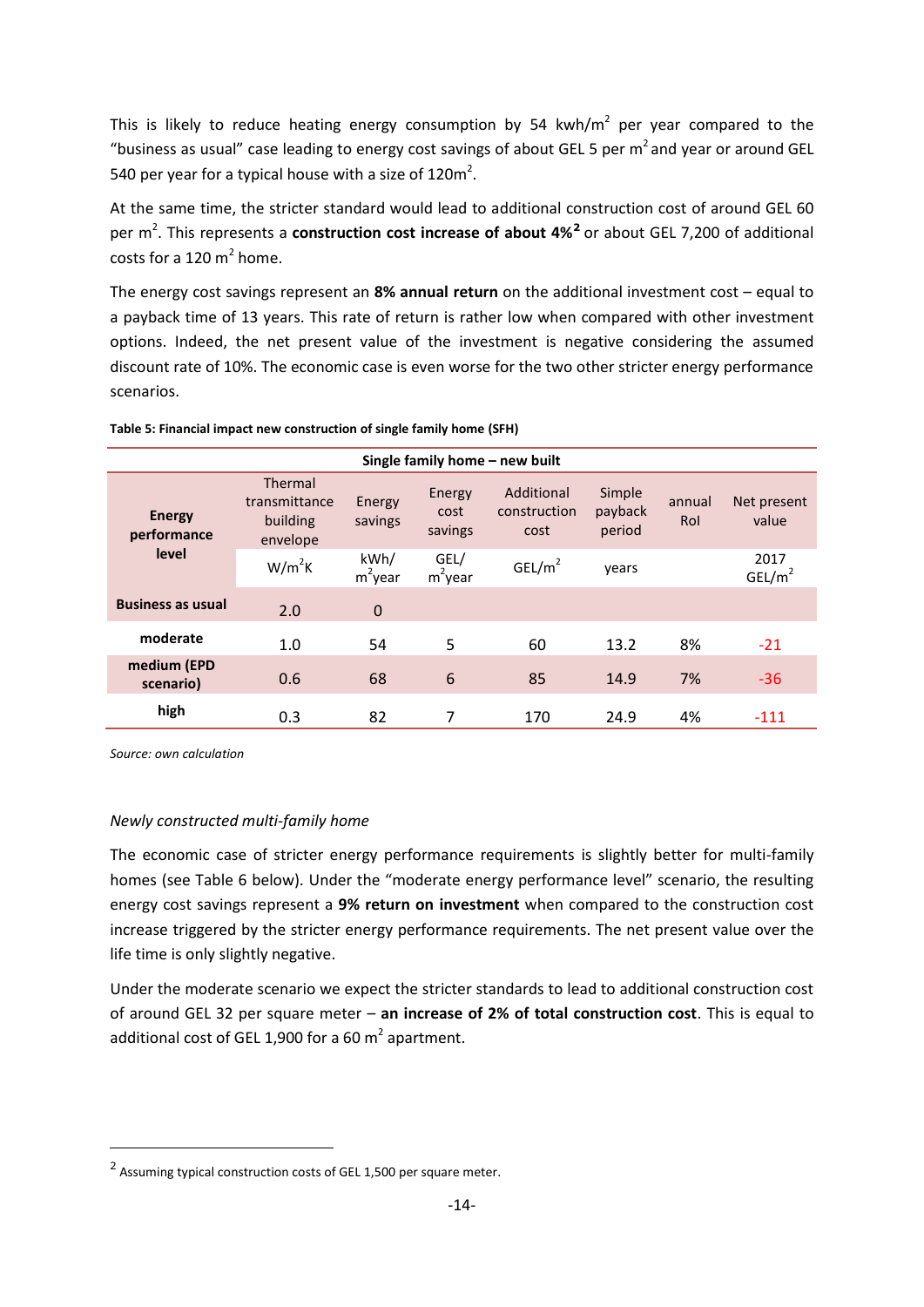On the other hand, the improved thermal features of the building would lead to annual energy cost savings of around GEL 3 per square meter – equal to around GEL 180 of energy of cost savings per year for a 60 m<sup>2</sup> apartment.

|                              |                                                  |                    |                           | Multi family home - new built      |                             |               |                            |
|------------------------------|--------------------------------------------------|--------------------|---------------------------|------------------------------------|-----------------------------|---------------|----------------------------|
| <b>Energy</b><br>performance | Thermal<br>transmittance<br>building<br>envelope | Energy<br>savings  | Energy<br>cost<br>savings | Additional<br>construction<br>cost | Simple<br>payback<br>period | annual<br>Rol | Net present<br>value       |
| level                        | $W/m^2K$                                         | kWh/<br>$m^2$ year | GEL/<br>$m^2$ year        | GEL/m <sup>2</sup>                 | years                       |               | 2017<br>GEL/m <sup>2</sup> |
| <b>Business as usual</b>     | 1.7                                              | $\mathbf 0$        |                           |                                    |                             |               |                            |
| moderate                     | 1.0                                              | 32                 | 3                         | 32                                 | 10.7                        | 9%            | $-6$                       |
| medium                       | 0.6                                              | 48                 | $\overline{4}$            | 49                                 | 10.9                        | 9%            | $-10$                      |
| high                         | 0.3                                              | 62                 | 6                         | 97                                 | 17.0                        | 6%            | $-48$                      |

<span id="page-18-0"></span>

| Table 6: Financial impact new construction of multi-family home (MFH) |  |
|-----------------------------------------------------------------------|--|
|-----------------------------------------------------------------------|--|

*Source: own calculation*

#### **Conclusions:**

The expected construction cost increase due to stricter energy efficiency norms under the moderate scenario are rather modest ranging between 2% for multi-family homes and 4% for single family homes.

The overall profitability of moderate energy performance standards is acceptable and energy cost savings represent a reasonable return on the additional investment costs. Higher standards (as considered in the "medium" and "high") may at this point of time not yet be economically viable for new construction of single-family homes.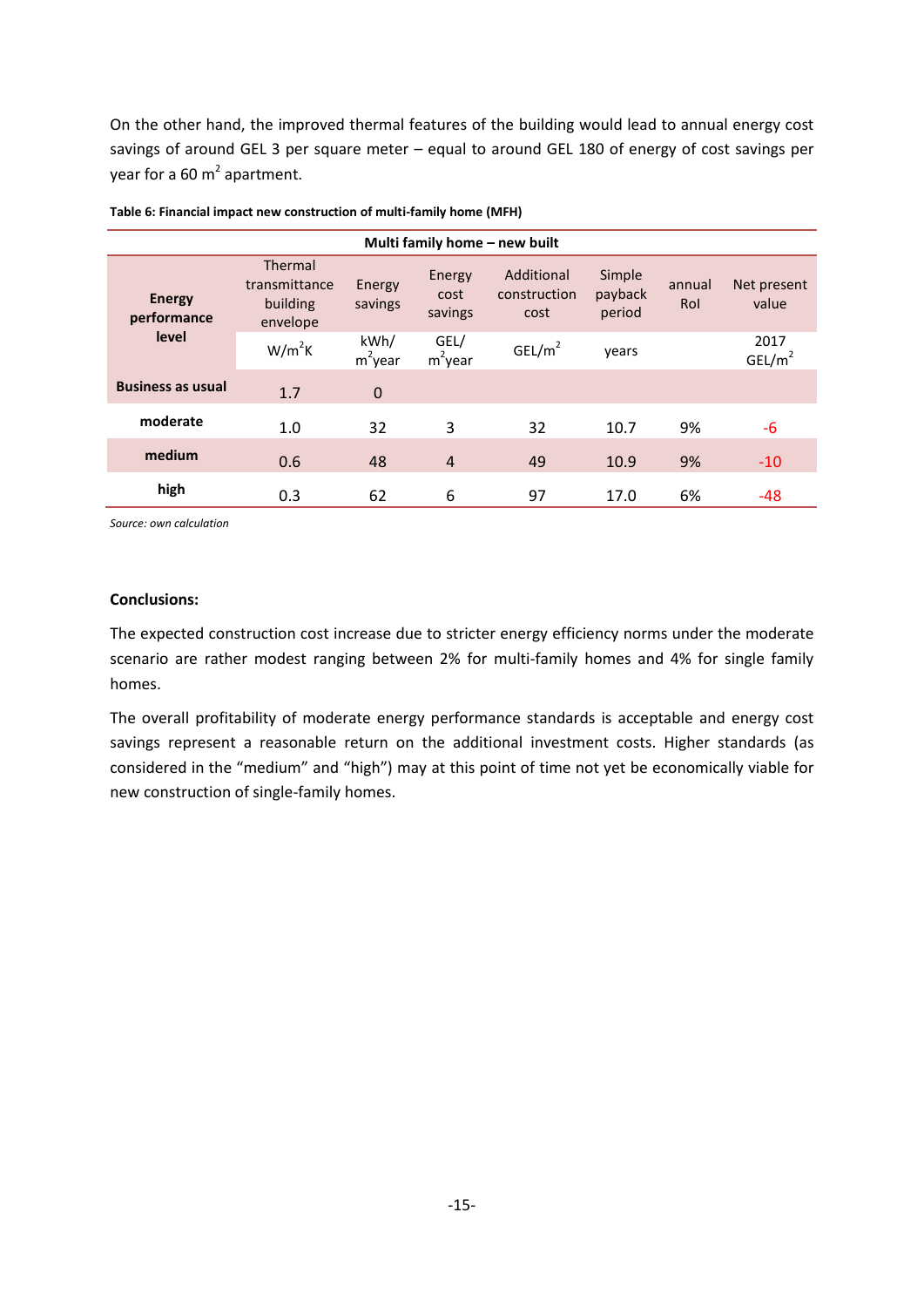### <span id="page-19-0"></span>4.3 Economic viability in case of retrofitting

The Energy Performance in Buildings directive also foresees setting and enforcing minimum energy efficiency standards in case of major renovation. Additionally the Energy Efficiency directive requires the government to renovate a certain share of public sector buildings per year to meet the new legal standards.

This raises the question of the financial impact for different energy performance levels in case of a renovation of buildings. Which energy cost savings can be expected and how do they compare to the additional cost of retrofitting the building elements to meet the higher legal energy efficiency standards?

### *Retrofitting of single-family homes*

[Table 7](#page-20-0) below shows the financial impact of stricter legal requirements in case of major renovations of single-family homes. Given the current rather low thermal resistance of the building stock, a reduction of thermal transmittance to meet legal standards leads to substantial energy savings and corresponding cost savings.

For the "moderate scenario" we expect energy savings of 143 kWh/m<sup>2</sup> and year for a single family home. This is equal to around GEL 80 energy cost savings per square meter or GEL 1300 for a typical house. The corresponding costs for the retrofitting measures are expected to sum up to GEL 9600 (GEL 80 per m<sup>2</sup>) for a typical home. Overall the energy cost savings that can be achieved represent a 14% return on the retrofitting cost. Thus the economic case for stricter energy performance requirements is good.

It is important to note though that this scenario assumes that the entire building envelope (external walls, roof, floor) is being retrofitted and the windows are exchanged at the same time. In reality it is more likely that only single measures – for example roof insulation in the context of retiling of a roof – are carried out. While we have not assessed measures on their own, it is fair to assume that the economic case for them is similar.

Our assessment suggests that the economic viability is also good for the "medium" scenario which assumes an overall thermal transmittance value of 0.6 W/m<sup>2</sup>K.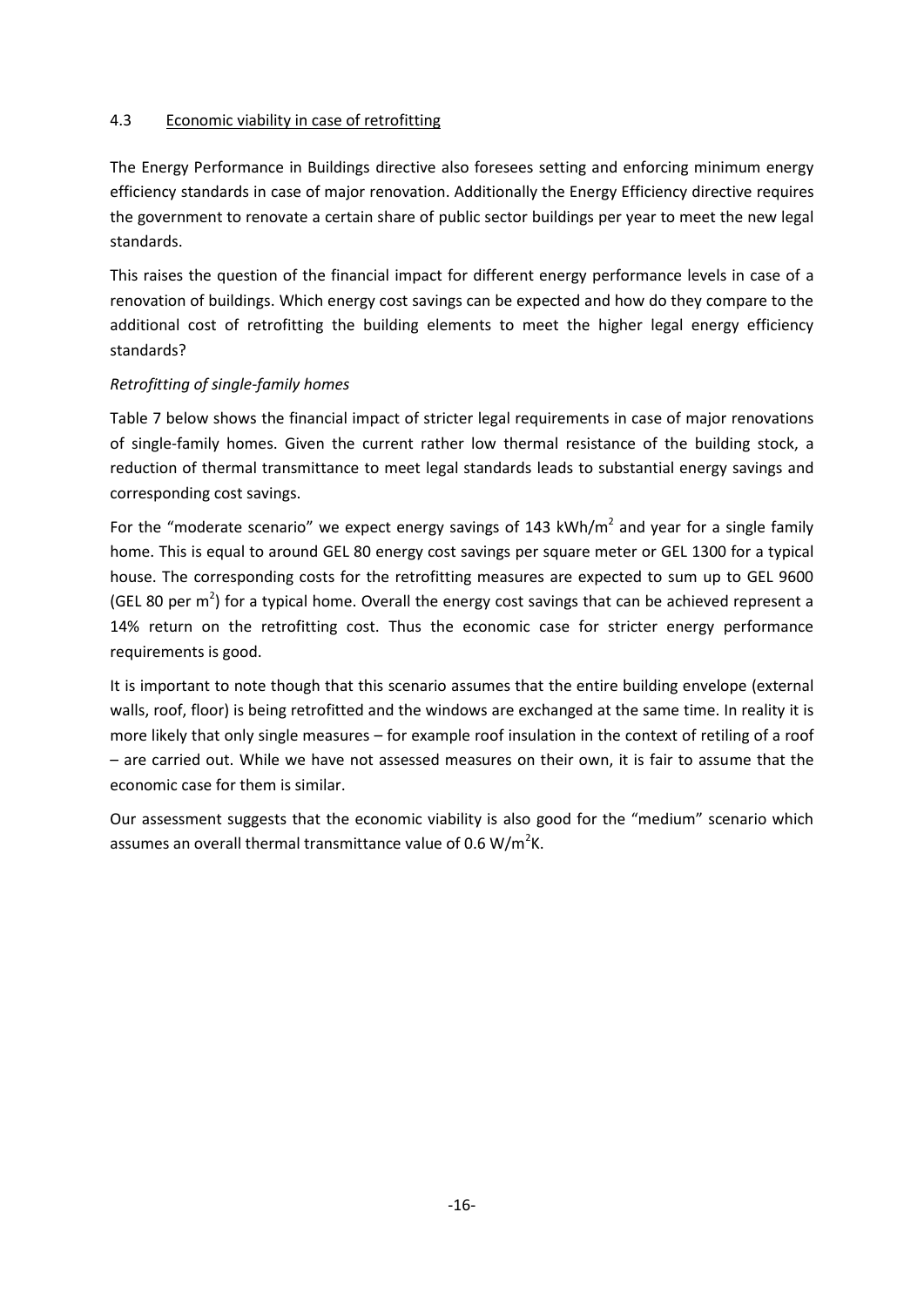<span id="page-20-0"></span>

| Table 7: Financial impact retrofitting of single family home (SFH) |  |
|--------------------------------------------------------------------|--|
|--------------------------------------------------------------------|--|

| Single family home – retrofitting     |                                                  |                    |                           |                                       |                             |               |                            |  |
|---------------------------------------|--------------------------------------------------|--------------------|---------------------------|---------------------------------------|-----------------------------|---------------|----------------------------|--|
| <b>Energy</b><br>performance<br>level | Thermal<br>transmittance<br>building<br>envelope | Energy<br>savings  | Energy<br>cost<br>savings | Additional<br>cost of<br>retrofitting | Simple<br>payback<br>period | annual<br>Rol | Net present<br>value       |  |
|                                       | $W/m^2K$                                         | kWh/<br>$m^2$ year | GEL/<br>$m^2$ year        | GEL/m <sup>2</sup>                    | vears                       |               | 2017<br>GEL/m <sup>2</sup> |  |
| <b>Business as usual</b>              | 3.2                                              | $\mathbf 0$        |                           |                                       |                             |               |                            |  |
| moderate                              | 1.0                                              | 143                | 11                        | 80                                    | 7.2                         | 14%           | 15                         |  |
| medium                                | 0.6                                              | 161                | 12                        | 89                                    | 7.1                         | 14%           | 19                         |  |
| high                                  | 0.3                                              | 179                | 14                        | 133                                   | 9.6                         | 10%           | $-14$                      |  |

*Source: own calculation*

#### *Retrofitting of multi-family buildings*

[Table 8](#page-21-0) below shows the financial impact following the retrofitting of a multi-family home in compliance with three different hypothetical legal energy performance standards. The results suggest that especially a retrofit compliant with a "moderate energy performance level" offers a good return on investment. This reflects that heat losses of the existing housing stock are typically rather high and retrofitting measures can offer substantial energy savings.

Again we consider the case where all measures (wall, roof, floor insulation and window exchange) are carried out simultaneously. In reality measures may be carried out separately reducing the total retrofitting cost but also the energy cost savings that can be achieved.

The total cost of retrofitting (if all measures done at once) amount to GEL 76 per square meter or GEL 4,500 in total for a typical apartment of 60m<sup>2</sup>. This represents significant extra cost, especially if the entire building envelope and windows are retrofitted at once. However, in return, the measures are expected to lead to annual energy cost savings of GEL 11 per square meter or around GEL 640 of energy cost savings per year for the whole apartment. This makes the retrofitting measure an investment with a good return of around 14% interest per year.

The economic case is also good for the even higher energy performance standards under the "medium" scenario which would set the legal minimum thermal transmittance value at 0.6 W/m<sup>2</sup>K.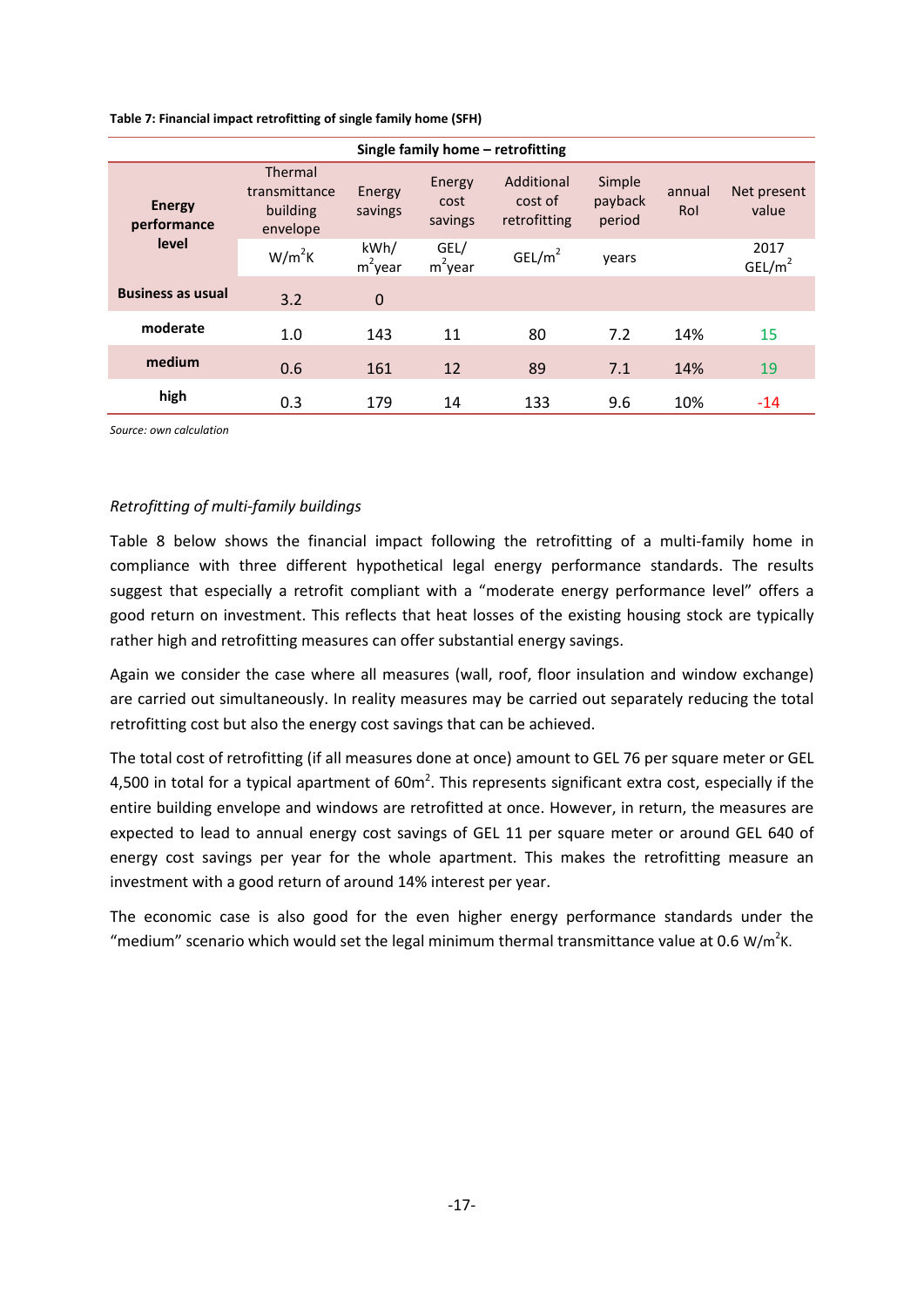<span id="page-21-0"></span>**Table 8: Financial impact retrofitting of multi-family home (MFH)**

| Multi family home - retrofitting      |                                                  |                    |                           |                                       |                             |               |                            |  |
|---------------------------------------|--------------------------------------------------|--------------------|---------------------------|---------------------------------------|-----------------------------|---------------|----------------------------|--|
| <b>Energy</b><br>performance<br>level | Thermal<br>transmittance<br>building<br>envelope | Energy<br>savings  | Energy<br>cost<br>savings | Additional<br>cost of<br>retrofitting | Simple<br>payback<br>period | annual<br>Rol | Net present<br>value       |  |
|                                       | $W/m^2K$                                         | kWh/<br>$m^2$ year | GEL/<br>$m^2$ year        | GEL/m <sup>2</sup>                    | years                       |               | 2017<br>GEL/m <sup>2</sup> |  |
| <b>Business as usual</b>              | 3.2                                              | $\mathbf 0$        |                           |                                       |                             |               |                            |  |
| moderate                              | 1.0                                              | 115                | 11                        | 76                                    | 7.0                         | 14%           | 17                         |  |
| medium                                | 0.6                                              | 130                | 12                        | 93                                    | 7.6                         | 13%           | 12                         |  |
| high                                  | 0.3                                              | 144                | 13                        | 141                                   | 10.5                        | 10%           | $-25$                      |  |

*Source: own calculation*

#### **Conclusions:**

The economic case of stricter energy performance standards in case of major renovations is convincing and in comparison better than for newly constructed buildings. This reflects the high thermal losses of the existing building stock and the corresponding energy saving potential. It suggests that the same or at least similar level of legal minimum energy performance standards as for newly constructed building can also be applied to major renovations.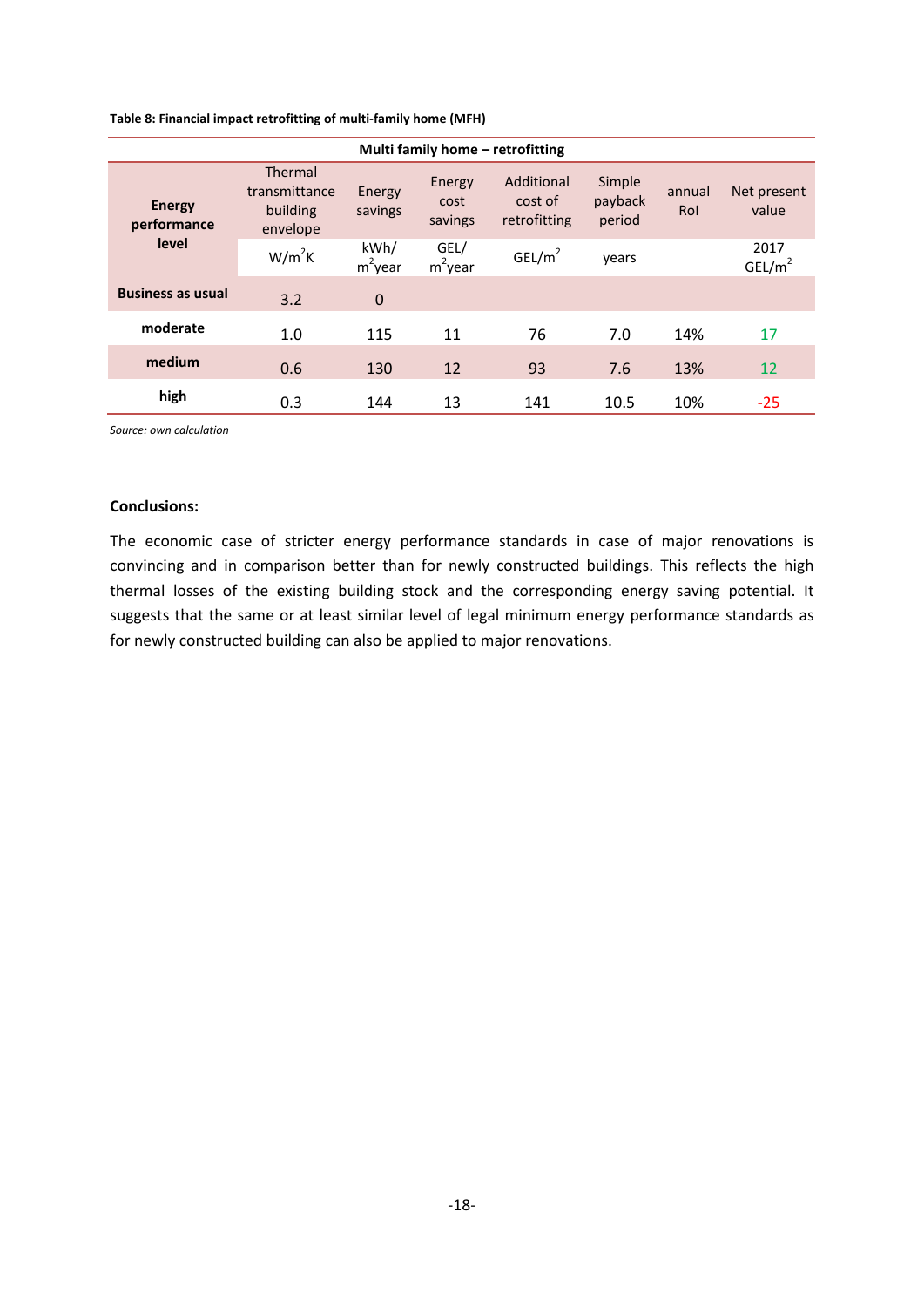## <span id="page-22-0"></span>**5. Conclusions and policy recommendations**

- Among the Energy Community commitments the Energy Performance in Buildings Directive (2012/31/EU) and the Energy Efficiency Directive (2012/27/EU) are the two directives with the largest expected impact on the building sector.
- Especially, the requirement to set minimum energy performance standards for new construction and in case of major renovations are likely to have a large economic impact through increased construction and renovation costs but may lead to substantial energy cost savings.
- Importantly, the actual level of the minimum standards is not foreseen in the Directive but can be established by the government of Georgia at a level that is deemed cost-effective based on a clear methodology.
- Such an assessment should be carried out as soon as possible to establish the cost effective energy performance level for different building types in order to prepare the implementation of the directive.
- Our own assessment shows that there is a good economic ratio to significantly reduce current practiced standards for thermal transmittance of the building envelope for new buildings. Indeed, many construction companies already voluntarily fulfil higher energy performance requirements than they are legally obliged to.
- Introducing minimum energy performance requirements of around 1 W/m<sup>2</sup>K for the building envelope would lead only to moderate increase of construction cost in the range of 2% for multifamily homes and 4% for single-family homes and could be implemented straight away at least for multi-family buildings.

# <span id="page-22-1"></span>5.1 Two staged approach for the introduction of minimum requirements for energy performance

 Introducing new energy performance standards is a major policy undertaking. With that in mind and given that currently no energy performance requirements are enforced, the government may consider a phased, two-staged approach for the introduction of new energy performance standards.

## Phase 1 (2018): Limited introduction

- The government should consider introducing moderate energy performance requirements for certain types of buildings projects. During the first phase, the new legal requirements could be initially restricted to newly built larger buildings and for public sector procurement. The level of the standards could be less strict than planned for full introduction which would follow later.
- The public sector would thus lead the way by example as suggested in the EPBD. Especially the Municipal Development Fund, which accounts for a large share of public sector procurement of buildings, could be used to introduce new energy performance standards for newly built public sector buildings.
- A limited introduction of new standards for large building projects and public sector construction would have the advantage for the public administration, especially building inspection offices, to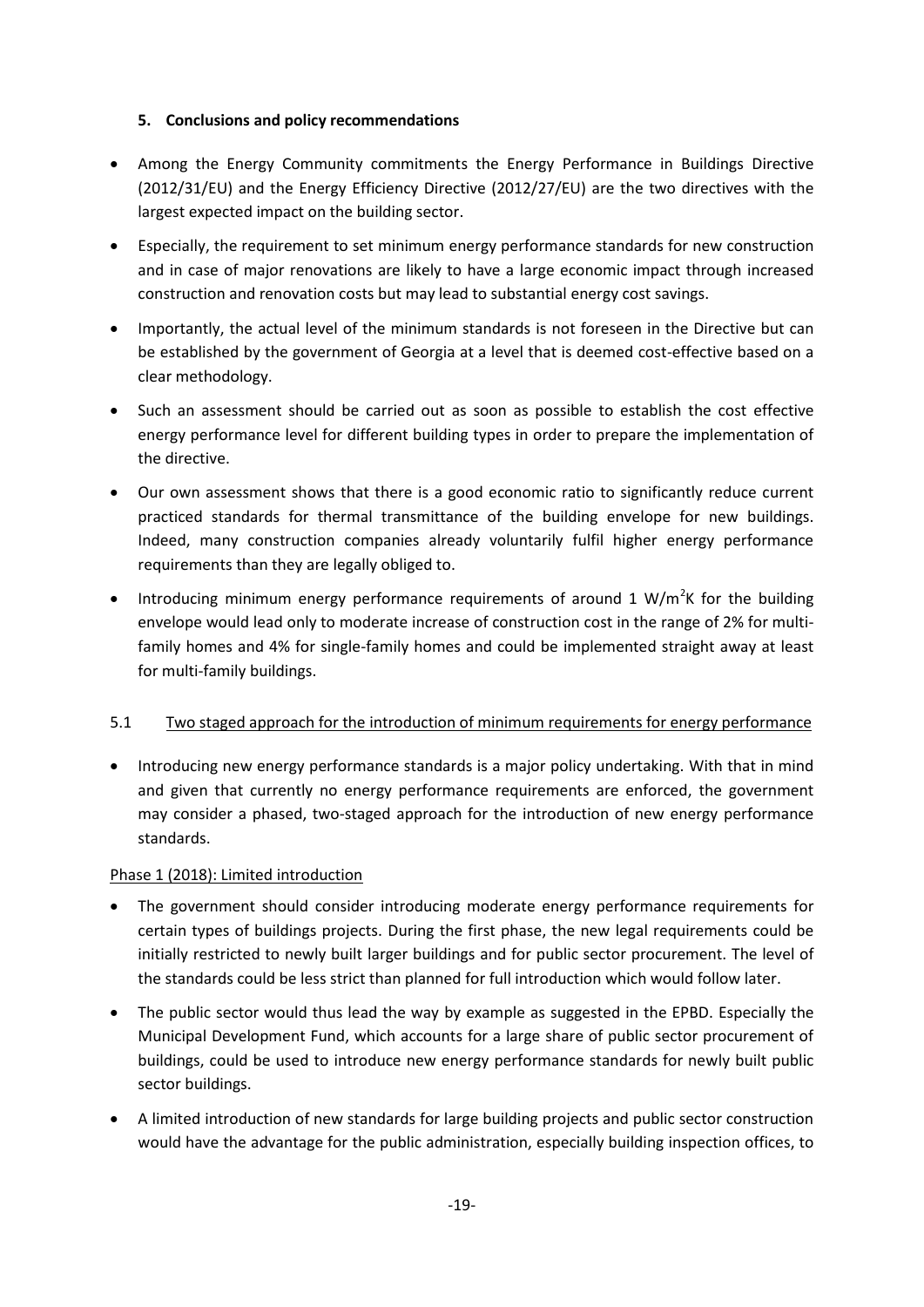gain experience with the new codes. Similarly, the construction sector can adjust to new codes, build up experience and qualifications.

- A limited introduction is also likely to lead to a decline in the cost of material and labour connected to energy efficiency measures which will improve the economic case for a more widespread roll-out of the new standards at a later stage.
- In order to support this process, the government should involve and inform all stakeholders about the new requirements as soon as their level will be decided.

### Phase 2 (2019/2020): Full roll-out

- In the second phase, the new minimum energy efficiency requirements should be applied at their cost-effective level to all buildings.
- Higher energy performance standards for smaller buildings and single family homes may come in force only later in 2019 as compliance here is more difficult to enforce and the economic case for stricter standards in single-family homes is not yet that convincing.